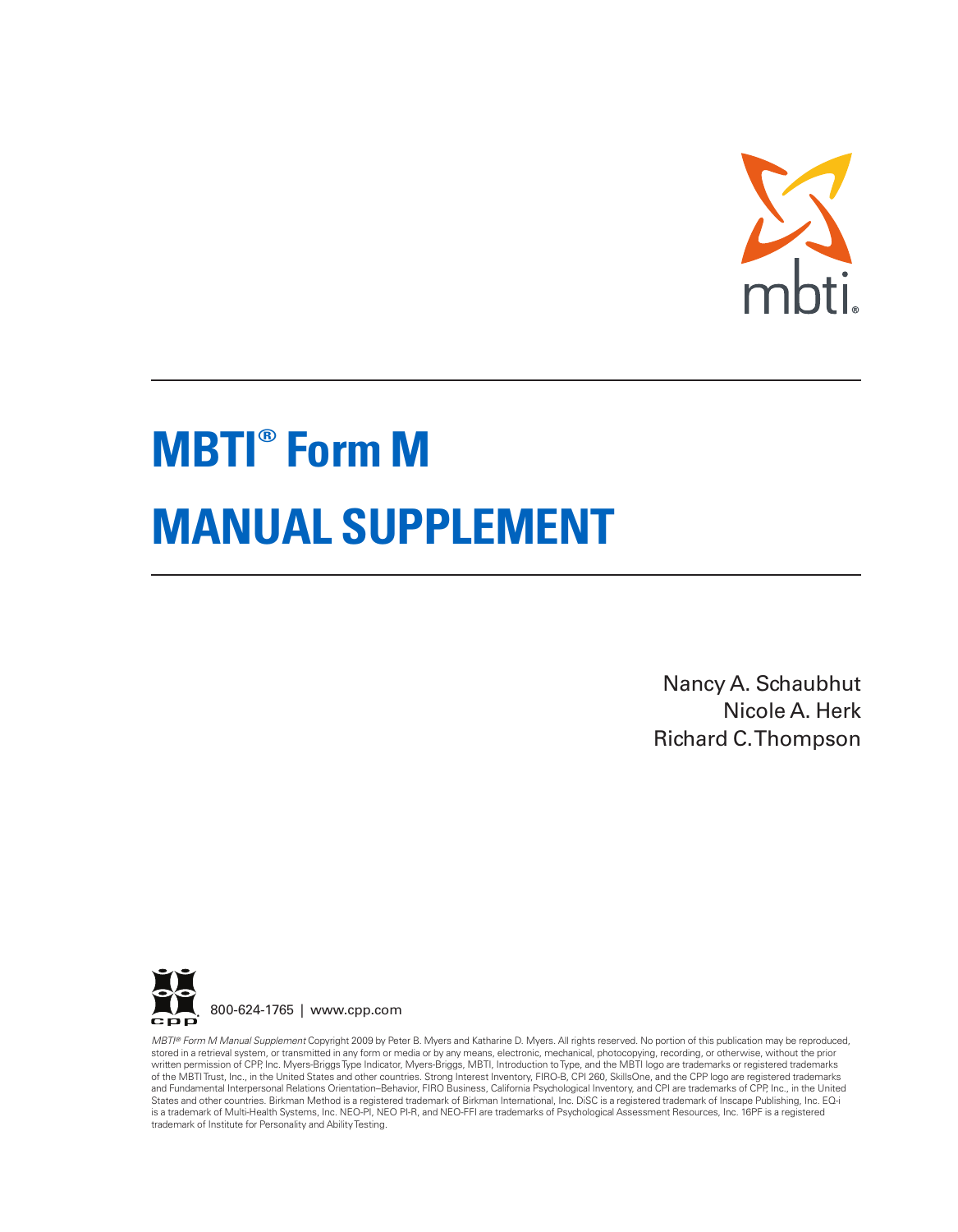# **Contents**

**Introduction 4**

**Data Collection and Methods 4**

### **Reliability of the MBTI® Form M Assessment 4**

Internal Consistency 4

Reliability Based on Employment Status 4

Reliability Based on Ethnicity 5

Reliability Based on Age Group 5

Reliability in International Samples 6

Test-Retest Reliability 7

Comparing the Reliability of the MBTI® Assessment to That of Other Assessments 7

#### **Validity of the MBTI® Assessment 9**

Correlations with Other Personality Assessments 9

CPI 260® Assessment 9

FIRO-B® Assessment 10

*Adjective Check List* 11

*Strong Interest Inventory*® Assessment 12

*Thomas-Kilmann Conflict Mode Instrument* 12

*Birkman Method*® Assessment 13

Best-Fit Type or Verified Type 13

Factor Analysis 17

**Conclusion 17**

**References 17**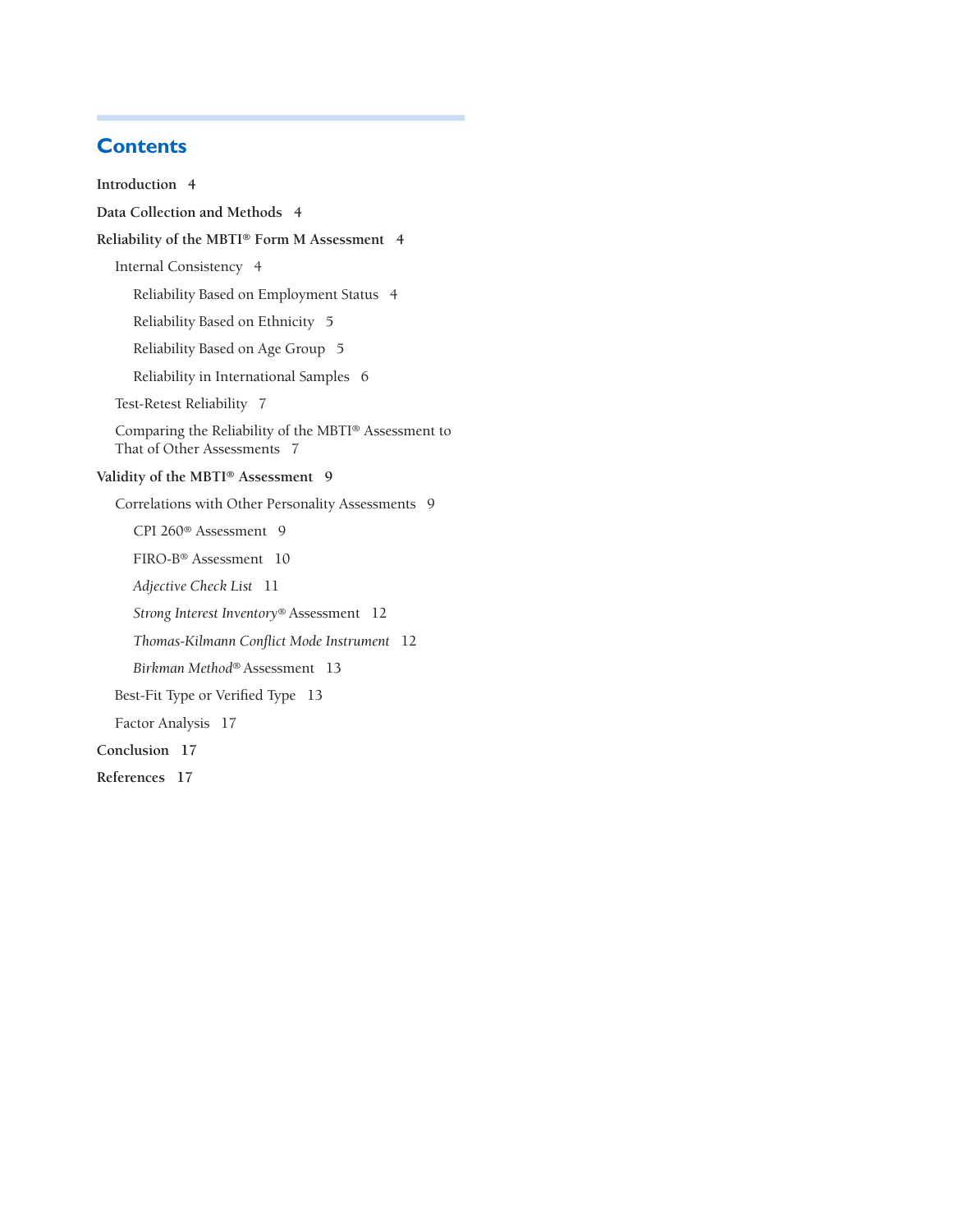## **Introduction**

The *Myers-Briggs® Type Indicator* (MBTI®) instrument is one of the most widely used personality assessments in the world. Its typology is composed of four pairs of opposite preferences, called *dichotomies:*

- Extraversion (E) or Introversion (I)—where you focus your attention and get energy
- Sensing (S) or Intuition (N)—how you take in information
- Thinking (T) or Feeling (F)—how you make decisions
- Judging (J) or Perceiving (P)—how you deal with the outer world

The MBTI assessment combines an individual's four preferences—one preference from each dichotomy, denoted by its letter—to yield one of the 16 possible personality types (e.g., ESTJ, INFP, etc.). Each type is equally valuable, and an individual inherently belongs to one of the 16 types. This model differentiates the MBTI assessment from most other personality instruments, which typically assess personality traits. Trait-based instruments measure how much of certain characteristics people possess. Unlike the MBTI assessment, those instruments usually consider one "end" of a trait to be more positive and the other to be more negative.

The MBTI assessment exists in several different forms and many different languages. This manual supplement focuses on the 93-item MBTI Form M assessment in North American English. For information on translations of the MBTI assessment, please refer to *MBTI® Step I™ Manual Supplement, European English Edition* (Kendall, 1998); *MBTI® Step I™ Manual Supplement, European German Edition* (Deakin, 2006); and *MBTI® Step I™ Manual Supplement, European French Edition* (Hackston, 2005). MBTI Form M and Form Q data supplements are also available in Latin and North American Spanish (Schaubhut, 2008), Simplified Chinese (Schaubhut & Thompson, 2009, in press-a), and Traditional Chinese (Schaubhut & Thompson, 2009, in press-b), as well as in U.S. English in South Africa (Taylor & Yiannakis, 2007; Yiannakis & Taylor, 2009).

This supplement reports a number of different analyses related to the measurement properties of the Form M assessment. Its purpose is to provide analyses of data that may have been reported previously in the *MBTI® Manual* (Myers, McCaulley, Quenk, & Hammer, 1998), using additional data collected since the manual was published, and to answer some questions that could not be addressed in the manual at the time due to insufficient data.

## **Data Collection and Methods**

The data reported in this supplement were collected mostly between 2008 and 2009 and drawn primarily from CPP's commercial database. This database comprises results from hundreds of thousands of respondents who have completed the MBTI assessment using the SkillsOne® or MBTI®Complete online platform. Participants who fit the demographic profile needed for each analysis were selected from the commercial database. Participants within each of those groups were then randomly selected to create an analysis sample with an appropriate size and equal numbers of men and women, when possible.

# **Reliability of the MBTI® Form M Assessment**

*Reliability* refers to the consistency of measurement. An assessment is said to be reliable when it produces a consistent, although not necessarily identical, result. Two measures of reliability are typically used: (1) *internal consistency reliability,* which evaluates the consistency of responses across items intended to measure the same concept or construct, and (2) *test-retest reliability,* which evaluates the stability of a scale or assessment (i.e., replicability of results) over a period of time. Both forms of reliability for the MBTI Form M assessment are examined below.

## Internal Consistency

Internal consistency reliability, as measured by Cronbach's alpha, evaluates the consistency of responses to a set of items assessing the same concept (Cronbach, 1951). Generally, assessments intended for use with a general population, such as the MBTI assessment, are considered to be superior when they show similar degrees of internal consistency across diverse samples of participants. To that end, the internal consistency reliability of the MBTI Form M assessment is examined across several different samples based on common demographics, such as individuals' employment status, ethnicity, age, and country or region of origin.

Reliability Based on Employment Status Internal consistency reliability of the MBTI dichotomies was computed for samples of adults who completed the MBTI Form M assessment from June 2008 to May 2009. Samples were generated for each of the following employment categories: employed full-time, employed part-time, full-time student, retired, and not working for income. Each of the five samples was then screened to arrive at 50% women and 50% men, selected randomly. Table 1 shows the reliabilities for the four MBTI dichotomies—Extraversion–Introversion (E–I), Sensing– Intuition (S–N), Thinking–Feeling (T–F), and Judging– Perceiving (J–P)—for each group, as well as the average age of the participants in the sample. The reliabilities for all five employment status categories are high, ranging from .86 (employed part-time, S–N) to .92 (employed full-time, E–I; full-time student, J–P; retired, S–N; and not working for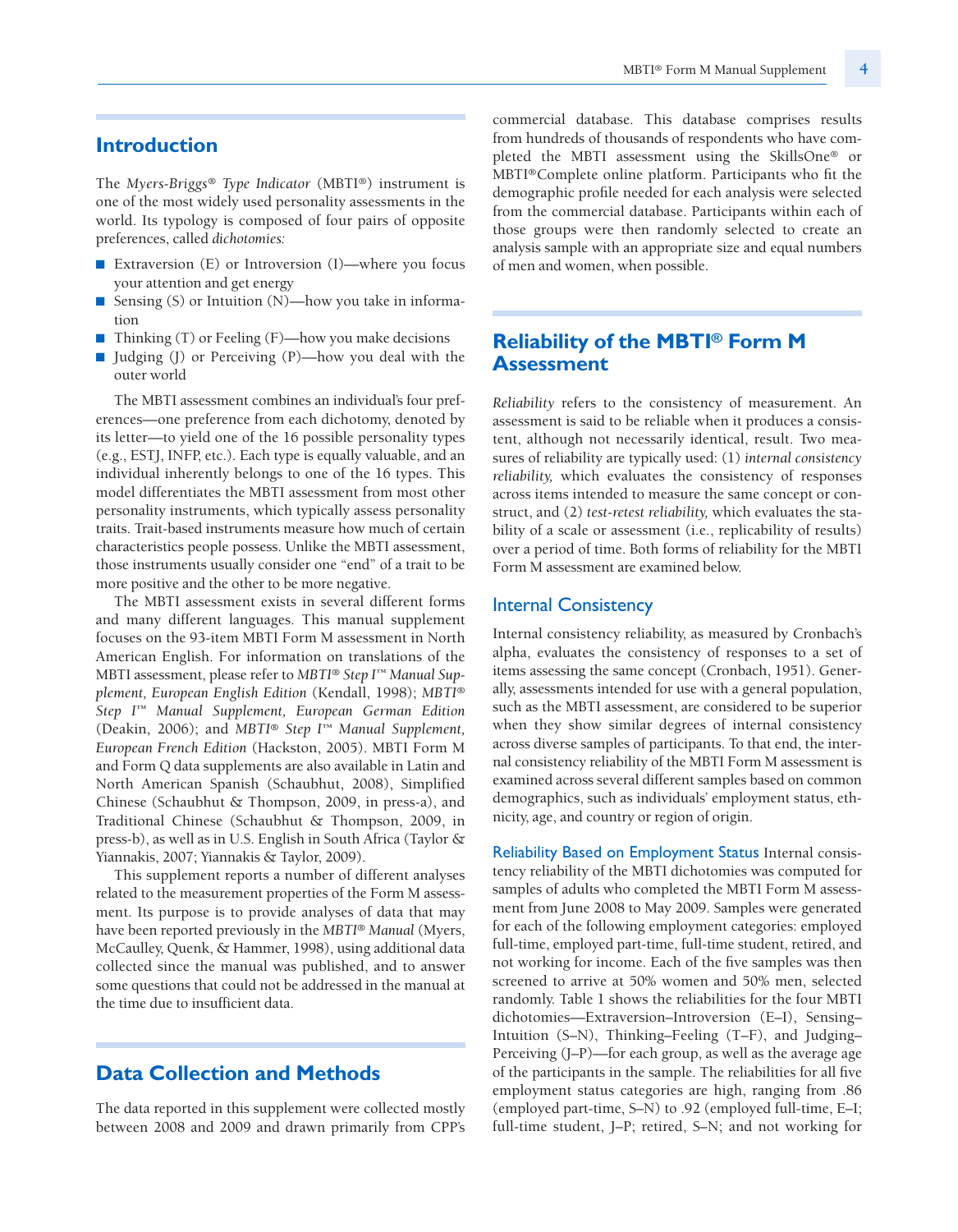|                          |                    |      | <b>MBTI®</b> Dichotomy |      |       |  |
|--------------------------|--------------------|------|------------------------|------|-------|--|
| <b>Employment Status</b> | <b>Average Age</b> | E-I  | $S-N$                  | T-F  | $I-P$ |  |
| Employed full-time       | 39                 | .92  | .89                    | .90  | 9۱.   |  |
| Employed part-time       | 25                 | .90  | .86                    | .88  | .90   |  |
| Full-time student        | 21                 | .91  | .87                    | .90  | .92   |  |
| Retired                  | 62                 | ا 9. | .92                    | ا 9. | .91   |  |
| Not working for income   | 35                 | .92  | .88                    | .90  | 9۱.   |  |

#### **Table 1 Internal Consistency Reliability of MBTI® Dichotomies by Employment Status**

*Note:* Employed full-time, employed part-time, full-time student, and not working for income, each *n* = 1,000; retired *n* = 572.

# **MBTI® Dichotomy Ethnic Group Average Age E–I S–N T–F J–P** African American 29 .90 .83 .85 .90 American Indian/Alaskan Native 33 .83 .83 .89 .90 Asian 25 .89 .85 .90 .90 Caucasian 33 .91 .89 .91 .90 Indian 28 .92 .85 .89 .91 Latino(a)/Hispanic 26 .90 .83 .88 .91 Middle Easterner 25 .88 .85 .89 .90 Pacific Islander/Native Hawaiian 28 .91 .80 .87 .87 .87 .87 Multiethnic 30 .91 .85 .90 .90

**Table 2 Internal Consistency Reliability of MBTI® Dichotomies by Ethnic Group**

*Note:* Each ethnic group *n* = 200.

income, E–I). These results indicate that the MBTI instrument can be used reliably to assess type preferences across a variety of employment situations.

Reliability Based on Ethnicity A second demographic variable used to examine internal consistency reliability was respondent ethnicity. Adults who completed the MBTI Form M assessment from September 2008 to April 2009 and selfreported being in one of eight different ethnic groups— African American, American Indian/Alaskan Native, Asian, Caucasian, Indian (from the Indian subcontinent), Latino(a)/ Hispanic, Middle Easterner (from the Middle East or North Africa), Pacific Islander/Native Hawaiian—were drawn from the commercial database. A ninth group comprising respondents who self-reported membership in two or more of the ethnic categories was also created. From the larger data set, an equal number of men and women were selected at random to create ethnic samples of 100 men and 100 women. The internal consistency reliabilities for the MBTI dichotomies for each ethnic group are shown in Table 2, as is the average age of each group. The reliabilities are again high,

ranging from .80 to .92, and are similar across the nine ethnic groups, suggesting that the MBTI Form M assessment is reliable across a range of ethnic groups.

Reliability Based on Age Group A third demographic variable used to evaluate internal consistency reliability was age. Respondents who completed the MBTI Form M assessment from September 2008 to November 2008 and self-reported their age were drawn from the commercial database; equalsized age group samples were generated by random selection from the larger database for six different age groups (under 20, 20–29, 30–39, 40–49, 50–59, and over 60). The internal consistency reliabilities of MBTI dichotomies for each age group are presented in Table 3. This sample consisted of 58% women and 40% men (2% did not report gender). Of the respondents, 56% were employed full-time, 8% part-time, and 22% were enrolled as full-time students. The reliabilities are good and appear to be similar across age groups. Historically, slightly lower reliabilities, particularly for the T–F dichotomy, have been found with individuals less than 18 years of age (Myers et al., 1998). This pattern,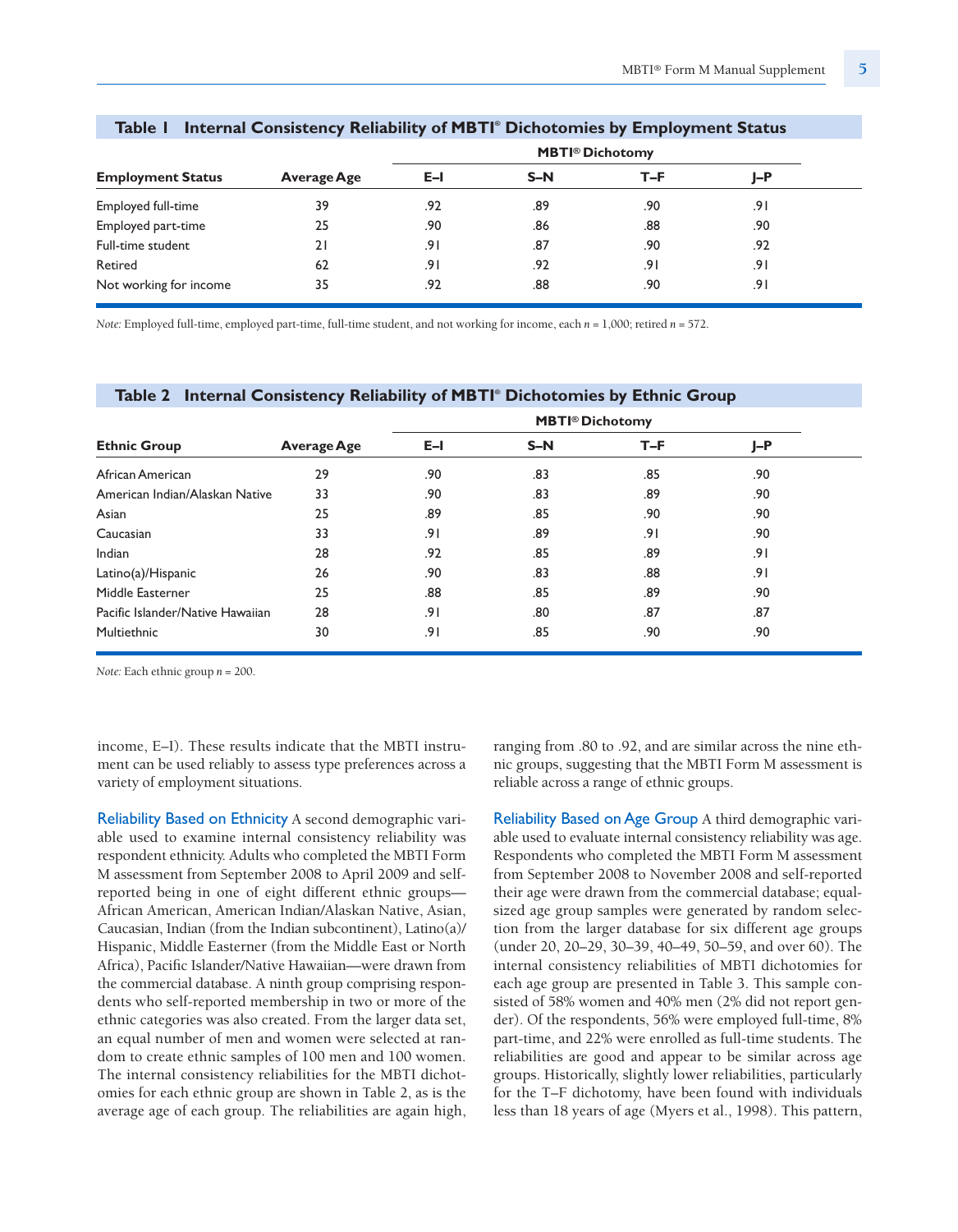|                  | <b>MBTI®</b> Dichotomy |       |     |       |  |  |
|------------------|------------------------|-------|-----|-------|--|--|
| <b>Age Group</b> | $E-I$                  | $S-N$ | T-F | $I-P$ |  |  |
| $20$             | .91                    | .86   | .87 | .89   |  |  |
| $20 - 29$        | .92                    | .87   | .90 | .91   |  |  |
| $30 - 39$        | .92                    | .88   | .91 | ا 9.  |  |  |
| $40 - 49$        | .92                    | .89   | .91 | ا 9.  |  |  |
| $50 - 59$        | .91                    | .91   | .91 | ا 9.  |  |  |
| $60+$            | .91                    | 9۱.   | .91 | .90   |  |  |

#### **Table 3 Internal Consistency Reliability of MBTI® Dichotomies by Age Group**

*Note:* Each age group *n* = 1,060.

| Table 4 Internal Consistency Reliability of MBTI® Dichotomies by Region |             |       |                                   |       |     |  |
|-------------------------------------------------------------------------|-------------|-------|-----------------------------------|-------|-----|--|
|                                                                         |             |       | <b>MBTI<sup>®</sup> Dichotomy</b> |       |     |  |
| <b>Region</b>                                                           | Average Age | $E-I$ | $S-N$                             | $T-F$ | J-P |  |
| Africa                                                                  | 36          | 9۱.   | .86                               | .88   | 9۱. |  |
| Asia                                                                    | 25          | .88   | .82                               | .86   | .89 |  |
| Australia/New Zealand                                                   | 36          | .90   | .88                               | .88   | .90 |  |
| Europe                                                                  | 34          | .89   | .87                               | .88   | .89 |  |
| Latin America                                                           | 31          | .90   | ا 8.                              | .88   | .88 |  |
| Middle East/North Africa                                                | 28          | .88   | ا 8.                              | .86   | .88 |  |

*Note: N* = 1,809; Africa *n* = 1,957; Asia *n* = 7,281; Australia/New Zealand *n* = 2,014; Europe *n* = 4,492; Latin America *n* = 1,595; Middle East/North Africa *n* = 670.

although very slight, is also seen in Table 3. These reliabilities indicate that the MBTI Form M assessment can be used across all age groups with reliable results.

Reliability in International Samples The MBTI assessment is increasingly being administered to people around the globe. While considerable research has been done on the MBTI assessment in a variety of countries (Beuke, Freeman, & Wang, 2006; Deakin, 2006; Hackston, 2005; Kendall, 1998; Schaubhut, 2008; Schaubhut & Thompson, 2009, in press-a, in press-b; Taylor & Yiannakis, 2007; Yiannakis & Taylor, 2009), this analysis was undertaken to examine the internal consistency reliability of the MBTI Form M assessment in various regions of the world when administered using North American English. Samples from several regions of the world were used for this analysis:

- Africa (Botswana, Cameroon, Gabon, Ghana, Ivory Coast, Kenya, Namibia, Nigeria, South Africa, Tanzania, Uganda, Zaire, Zambia, and Zimbabwe)
- Asia (Cambodia, China, Hong Kong, India, Indonesia, Japan, Malaysia, Philippines, Singapore, South Korea, Taiwan, Thailand, and Vietnam)
- Australia and New Zealand
- Europe (Austria, Belgium, Bulgaria, Croatia, Czech Republic, Denmark, Finland, France, Germany, Greece, Hungary, Ireland, Italy, Netherlands, Norway, Poland, Portugal, Romania, Serbia, Spain, Sweden, Switzerland, and United Kingdom)
- Latin America (Argentina, Bolivia, Brazil, Chile, Colombia, Costa Rica, Dominican Republic, Ecuador, El Salvador, Guatemala, Mexico, Panama, Peru, Puerto Rico, Uruguay, and Venezuela)
- Middle East and North Africa (Afghanistan, Egypt, Iran, Israel, Jordan, Kuwait, Lebanon, Pakistan, Qatar, Saudi Arabia, Syria, and United Arab Emirates)

All data were collected from June 2008 to April 2009. Respondents were included if they indicated, from an exhaustive list of possible countries, that their country of origin and country of residence were the same. The reliability estimates and average age of respondents for each region are presented in Table 4. The internal consistency reliabilities are good, ranging from .81 to .91. Although some variability in reliabilities was found, the patterns are similar across the six regions.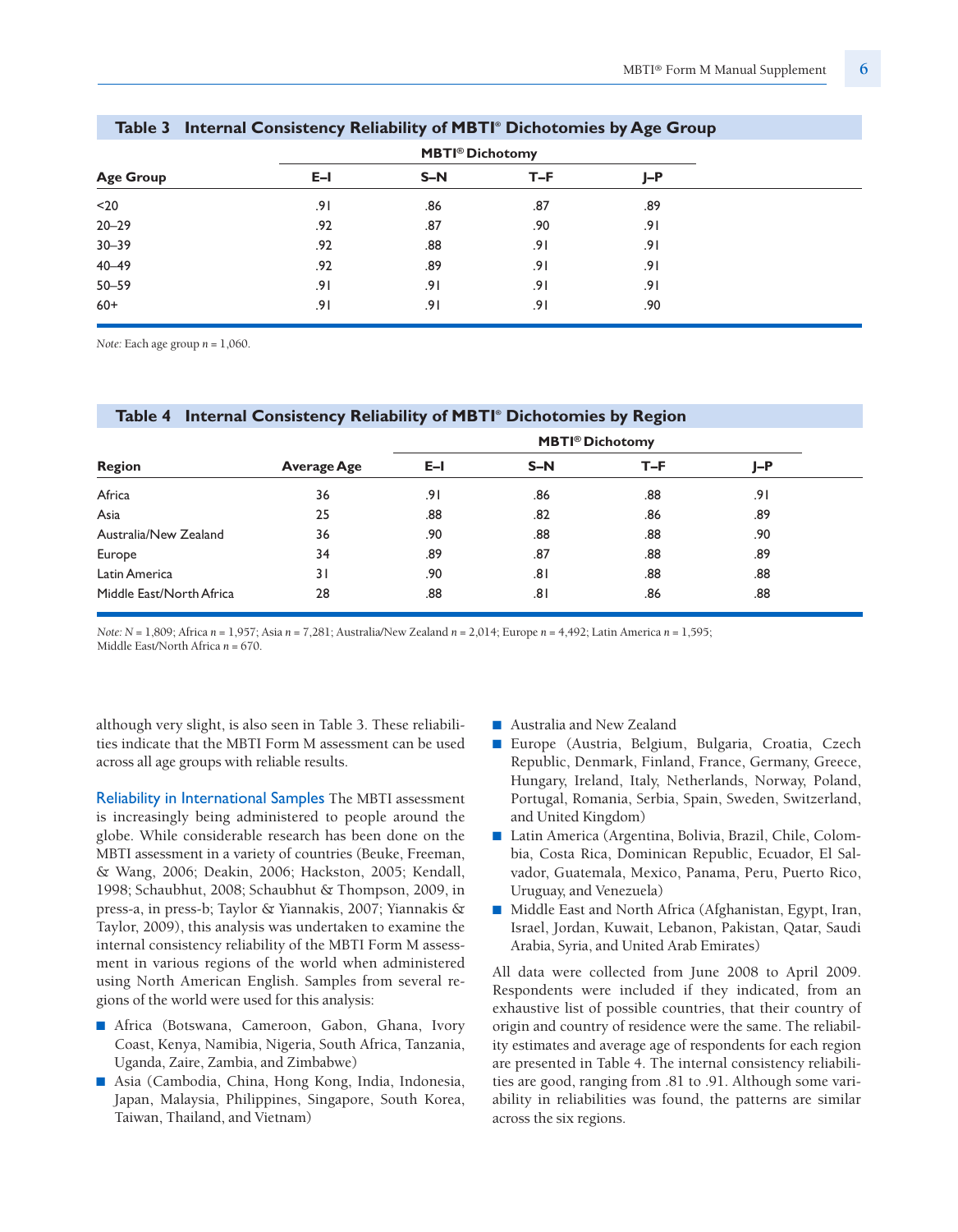|                                   |                      |                |                      | <b>Interval</b> |        |
|-----------------------------------|----------------------|----------------|----------------------|-----------------|--------|
| <b>MBTI<sup>®</sup> Dichotomy</b> | <b>All intervals</b> | $\leq$ 3 weeks | 4 weeks-<br>6 months | $6 - 12$ months | > vear |
| Extraversion-Introversion (E-I)   | .73                  | .77            | .72                  | .70             | .76    |
| Sensing-Intuition (S-N)           | .70                  | .65            | .76                  | .57             | .78    |
| Thinking-Feeling (T-F)            | .72                  | ا 8.           | .67                  | .74             | .73    |
| Judging-Perceiving (J-P)          | .67                  | .78            | .71                  | .62             | ا 6.   |

### **Table 5 MBTI® Form MTest-Retest Correlations**

*Note: N* = 409; <3 weeks *n* = 70, 4 weeks–6 months *n* = 139, 6–12 months *n* = 115, >1 year *n* = 35.

#### **Table 6 MBTI® Form M Test-Retest Correlations by Gender**

|                                 |                    |                      |                   |                     |                          | <b>Interval</b>      |                   |                     |                          |                     |
|---------------------------------|--------------------|----------------------|-------------------|---------------------|--------------------------|----------------------|-------------------|---------------------|--------------------------|---------------------|
| <b>MBTI®</b> Dichotomy          |                    | <b>All intervals</b> |                   | $\leq$ 3 weeks      |                          | 4 weeks-<br>6 months |                   | $6 - 12$ months     |                          | >I year             |
|                                 | Men<br>$(n = 182)$ | Women<br>$(n = 186)$ | Men<br>$(n = 39)$ | Women<br>$(n = 25)$ | <b>Men</b><br>$(n = 54)$ | Women<br>$(n = 71)$  | Men<br>$(n = 51)$ | Women<br>$(n = 53)$ | <b>Men</b><br>$(n = 38)$ | Women<br>$(n = 37)$ |
| Extraversion-Introversion (E-I) | .70                | .77                  | .74               | .85                 | .73                      | .73                  | .53               | .85                 | .84                      | .72                 |
| Sensing-Intuition (S-N)         | .68                | ا 7.                 | .53               | .75                 | .78                      | .75                  | ا 6.              | .58                 | .79                      | .76                 |
| Thinking-Feeling (T-F)          | .78                | .71                  | .93               | .92                 | .62                      | .66                  | .72               | .78                 | .88                      | .56                 |
| Judging-Perceiving (J-P)        | .68                | .67                  | .89               | .69                 | .74                      | .70                  | .53               | .63                 | .58                      | .68                 |

*Note: N* = 368 (not all participants reported gender).

## Test-Retest Reliability

Another method for evaluating reliability, termed *test-retest reliability,* examines consistency of scores resulting from a participant completing the same assessment at two different times. Test-retest reliability correlations were determined using a sample of respondents who each completed the MBTI assessment twice between January 2004 and September 2008. The sample consisted of 49% women and 49% men (2% did not report gender). At the time of the first assessment, the average age of respondents was 37 years. The test-retest results from this sample were reported in a previous paper (Schaubhut & Herk, 2009).

The test-retest reliability of the dichotomies was evaluated by correlating the continuous scores from time 1 and time 2. The period between the first and second completion of the assessment ranged from less than one week to more than four years. The test-retest correlations are presented in Table 5, showing four different time intervals—3 weeks or less, 4 weeks–6 months, 6–12 months, and more than 1 year—plus all intervals combined. The correlations with the MBTI dichotomies range from .57 (S-N, 6-12 months interval) to .81 (T–F,  $\leq$ 3 weeks interval), indicating good reliability for each preference over long periods of time. The testretest correlations are presented separately for men and women in Table 6. The correlations for men range from .53 (S–N, <3 weeks interval; E–I and J–P, 6–12 months interval) to .93 (T–F,  $\leq$ 3 weeks interval). The correlations for women range from .56 (T–F, >1 year interval) to .92 (T–F,  $\leq$ 3 weeks interval).

## Comparing the Reliability of the MBTI® Assessment toThat of Other Assessments

The reliability of the MBTI assessment has been questioned by a number of authors and researchers over the years (Clark & Estes, 2002; Pittenger, 2005; Howes & Carskadon, 1979; McCarley & Carskadon, 1983; Stricker & Ross, 1962). Generally, these criticisms are leveled at earlier versions of the MBTI assessment. The analyses above should address most concerns about the measurement adequacy of the assessment. However, many users of the assessment may not have access to or experience with other personality instruments and thus may not be equipped to evaluate the reported reliability information. Table 7 has been included to show how the MBTI instrument compares to several other commonly used and well-known personality assessments vis-à-vis internal consistency and test-retest reliability. Included are the internal consistency reliabilities (Cronbach's alpha) and test-retest reliabilities of the MBTI Form M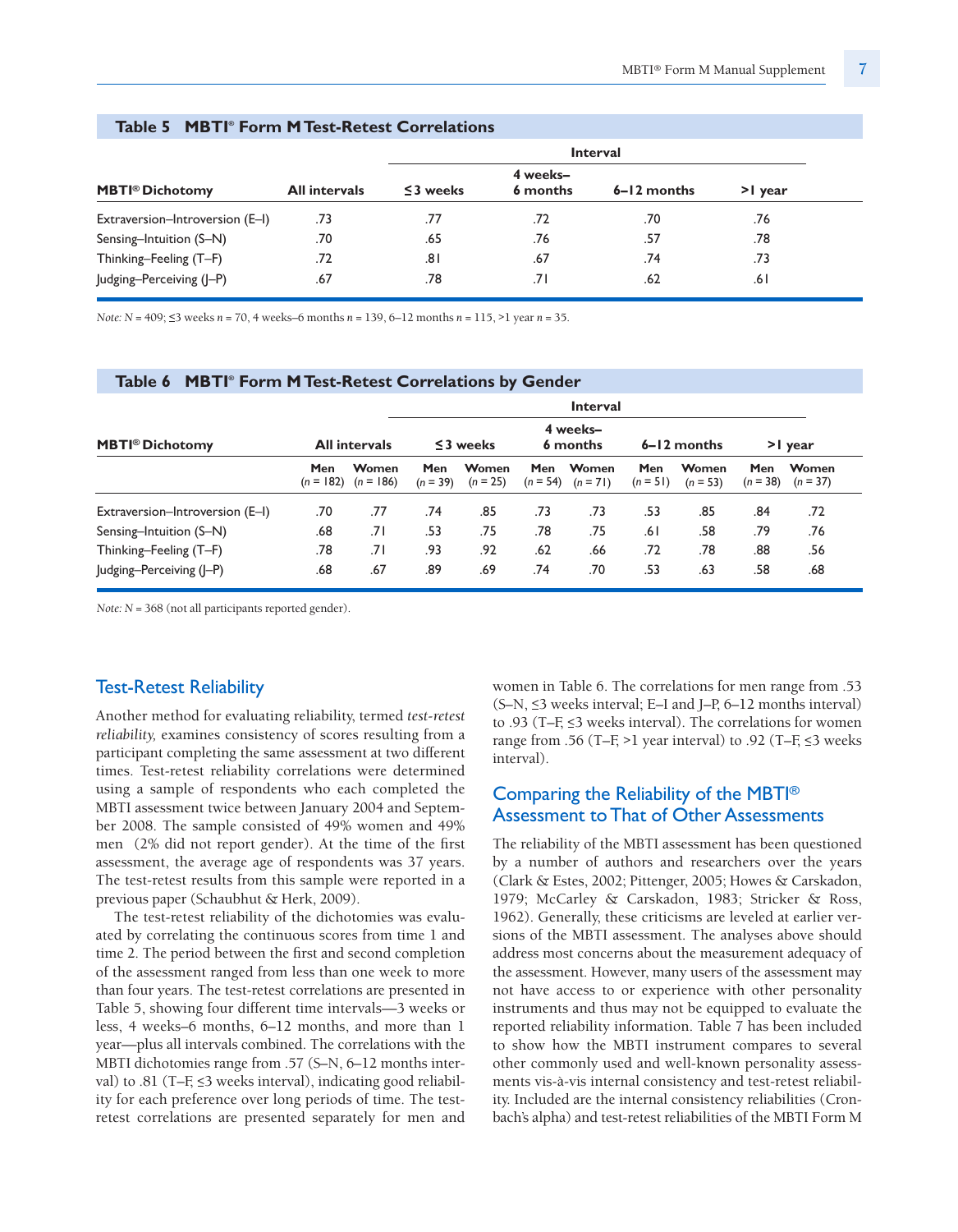|                                                    | Cronbach's<br><b>Alpha</b>                 |            | <b>Test-Retest</b><br><b>Correlations</b> |                                               |                  | Cronbach's<br><b>Alpha</b>                |
|----------------------------------------------------|--------------------------------------------|------------|-------------------------------------------|-----------------------------------------------|------------------|-------------------------------------------|
| <b>MBTI<sup>®</sup> Form M</b><br><b>Dichotomy</b> |                                            |            | 4-week<br>interval                        | <b>BarOn</b><br><b>EQ-i<sup>™</sup> Scale</b> |                  | <b>North American</b><br>normative sample |
|                                                    |                                            |            |                                           |                                               |                  |                                           |
| $E-1$                                              | .91                                        |            | .95                                       | ES                                            |                  | .80                                       |
| $S-N$                                              | .92                                        |            | .97                                       | AS                                            |                  | 8.                                        |
| $T-F$                                              | .91                                        |            | .94                                       | <b>SR</b>                                     |                  | .89                                       |
| $\vdash$ P                                         | .92                                        |            | .95                                       | <b>SA</b>                                     |                  | .80                                       |
|                                                    |                                            |            | <b>NEO-FFI™</b>                           | IN                                            |                  | .79                                       |
|                                                    | <b>NEO PI-R™</b>                           |            | 3-month                                   | <b>EM</b>                                     |                  | .75                                       |
| <b>NEO Scale</b>                                   | Form S                                     |            | interval                                  | IR.                                           |                  | .77                                       |
| Neuroticism                                        | .92                                        |            | .79                                       | <b>RE</b>                                     |                  | .70                                       |
| Extraversion                                       | .89                                        |            | .79                                       | <b>PS</b>                                     |                  | .80                                       |
| Openness                                           | .87                                        |            | .80                                       | <b>RT</b>                                     |                  | .75                                       |
| Agreeableness                                      | .86                                        |            | .75                                       | FL.                                           |                  | .77                                       |
| Conscientiousness                                  | .90                                        |            | .83                                       | <b>ST</b>                                     |                  | .84                                       |
|                                                    |                                            |            | 2-week                                    | IC                                            | .79              |                                           |
| <b>Birkman Method®</b><br><b>Scale</b>             |                                            |            | interval                                  | <b>HA</b>                                     | 8                |                                           |
|                                                    |                                            |            |                                           | OP                                            | .82              |                                           |
| Activity                                           | .81                                        |            | .84                                       |                                               |                  |                                           |
| Empathy                                            | .81                                        |            | .88                                       | 16PF® (5th ed.)                               | <b>Normative</b> |                                           |
| Thought                                            | .54                                        |            | .80                                       | <b>Scale</b>                                  | sample           |                                           |
| Communication                                      | .80                                        |            | .87                                       | Warmth                                        | .69              |                                           |
| Interaction                                        | .80                                        |            | .89                                       | Reasoning                                     | .77              |                                           |
| Incentive                                          | .54                                        |            | .75                                       | <b>Emotional Stability</b>                    | .78              |                                           |
| Authority                                          | .60                                        |            | .82                                       | Dominance                                     | .66              |                                           |
| DiSC <sup>®</sup> Scale                            | Adaptive <sup>1</sup> Natural <sup>2</sup> |            |                                           | Liveliness                                    | .72              |                                           |
|                                                    |                                            |            |                                           | <b>Rule-Consciousness</b>                     | .75              |                                           |
| Dominance                                          | .85                                        | .84<br>.79 |                                           |                                               |                  |                                           |
| Influence                                          | .78                                        |            |                                           | Social Boldness                               | .85              |                                           |
| <b>Steadiness</b>                                  | .78<br>.74                                 | .69<br>.77 |                                           | Sensitivity                                   | .77              |                                           |
| Compliance                                         |                                            |            |                                           | Vigilance                                     | .74              |                                           |
|                                                    |                                            |            |                                           | Abstractedness                                | .74              |                                           |
|                                                    |                                            |            |                                           | <b>Privateness</b>                            | .75              |                                           |
|                                                    |                                            |            |                                           | Apprehension                                  | .78              |                                           |
|                                                    |                                            |            |                                           | Openness to Change                            | .64              |                                           |
|                                                    |                                            |            |                                           | Self-Reliance                                 | .78              |                                           |
|                                                    |                                            |            |                                           | Perfectionism                                 | .71              |                                           |
|                                                    |                                            |            |                                           | <b>Tension</b>                                | .76              |                                           |

## **Table 7 Reliability of MBTI® Form M and Other Personality Assessments**

1Based on respondents' selection of "most like me" phrases in the assessment. 2Based on respondents' selection of "least like me" phrases in the assessment. 3South Africa sample.

assessment from the national sample (Myers et al., 1998), as well as the NEO PI-R™ and NEO-FFI™ (Costa & McCrae, 1992), *Birkman Method*® (Birkman, Elizondo, Lee, Wadlington, & Zamzow, 2008), DiSC (Watson & Klassen, 2004), BarOn EQ-i™ (Bar-on, 1997), and 16PF® (Conn & Rieke, 1994) instruments. Since time intervals of test-retest correlations are different across assessments, it can be difficult to make direct comparisons. However, as shown in Table 7, the internal consistency and test-retest reliabilities of the MBTI Form M assessment are as good as or superior to those reported for the other personality assessments.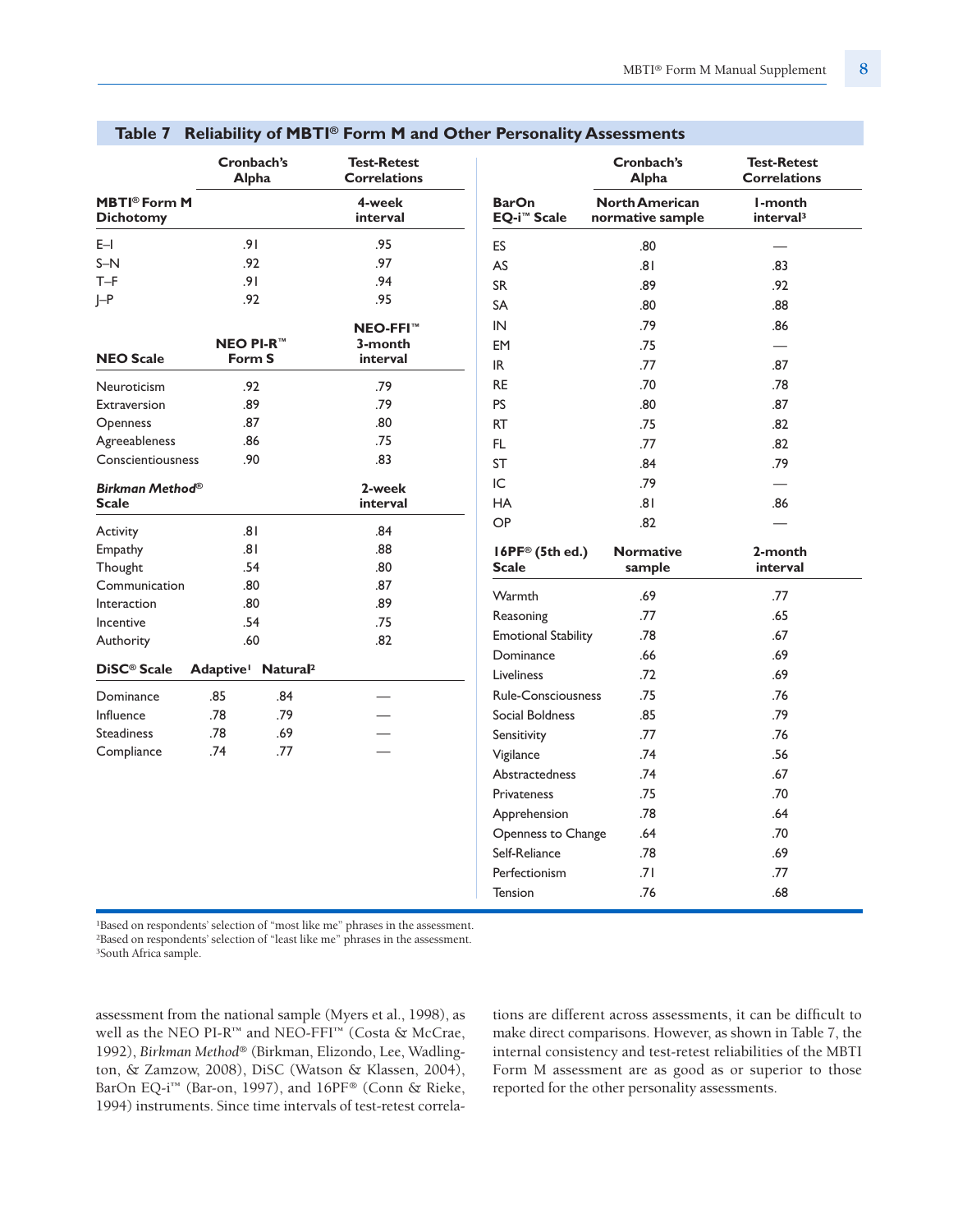## **Validity of the MBTI®Assessment**

The validity of an assessment refers to the accuracy of the inferences that may be made based on the results of the assessment. An instrument is said to be valid when it measures what it has been designed to measure (Ghiselli, Campbell, & Zedeck, 1981; Murphy & Davidshofer, 2005). Additionally, a valid assessment maintains the same relationships with other assessments over time. Validity of personality assessments is often established through construct validity by showing that results of the assessment relate in a predictable manner to results of other similar measures they should be related to (known as *convergent validity*) and are not related to results of measures they should not be related to (known as *divergent validity*). Convergent validity can be demonstrated when results of an assessment are related to results of other similar measures, observations, or other information that assesses the same or a similar concept. Similarly, divergent validity can be demonstrated when results of an assessment fail to relate to other measures, observations, or information they should not be related to.

# Correlations with Other Personality **Assessments**

To further demonstrate convergent and divergent validity of the MBTI dichotomies (over that shown in prior manuals and research), the MBTI Form M assessment dichotomies were correlated with scales of several other assessments, namely the CPI 260®, FIRO-B®, *Adjective Check List, Strong Interest Inventory®, Thomas-Kilmann Conflict Mode Instrument (TKI),* and *Birkman Method®* assessments. Descriptions of the relationships between the MBTI assessment and the other assessments follow.

CPI 260® Assessment The CPI 260 assessment measures personality characteristics intended to provide a clear and accurate description of the respondent to increase selfawareness and understanding (Gough & Bradley, 2005). A sample of 1,460 adults (50% women, 50% men) was generated from a larger data set of individuals who completed the CPI 260 and MBTI Form M assessments. Of these respondents, 48% were employed full- or part-time and 6% were full-time students, and their average age was 35 years. The measures provided by the two assessments were correlated, and the results are shown in Table 8. The correlations reported here are similar to those found in the *CPI 260® Manual* (Gough & Bradley, 2005). The CPI 260 scales are divided into six categories, and the correlations are described by category below.

■ **Dealing With Others category.** Includes seven CPI 260 scales measuring different aspects of self-presentation: Dominance, Capacity for Status, Sociability, Social Presence, Self-acceptance, Independence, and Empathy. High scores on all of these scales are related to Extraversion. High scores on Capacity for Status, Empathy, Social Presence, and Self-acceptance are related to Intuition. High scores on Independence and Dominance are related to Thinking.

- **Self-management category.** Includes seven CPI 260 scales measuring characteristics such as self-control, conscientiousness, values, and personal integration: Responsibility, Social Conformity, Self-control, Good Impression, Communality, Well-being, and Tolerance. High scores on Well-being are related to Extraversion. High scores on Self-control and Good Impression are related to Sensing. High scores on all of these scales are related to Judging.
- **Motivations and Thinking Style category.** Includes three CPI 260 scales measuring different motivations and styles of thinking: Achievement via Conformance, Achievement via Independence, and Conceptual Fluency. High scores on these scales are related to Extraversion. High scores on Achievement via Independence and Conceptual Fluency are related to Intuition. High scores on Achievement via Conformance are related to Thinking and Judging.
- **Personal Characteristics category.** Includes the three CPI 260 scales Insightfulness, Flexibility, and Sensitivity. High scores on Flexibility are related to Intuition, Feeling, and Perceiving. High scores on Sensitivity are related to Introversion and Feeling.
- Work-Related Measures category. Includes six CPI 260 scales measuring orientations to different aspects of work: Managerial Potential, Work Orientation, Creative Temperament, Leadership, Amicability, and Law Enforcement Orientation. High scores on all scales in this category are related to Extraversion and, with the exception of Creative Temperament, are also related to Judging. High scores on Creative Temperament are related to Intuition and Perceiving. High scores on Law Enforcement Orientation are related to Sensing and Thinking. High scores on Managerial Potential and Leadership are related to Thinking.
- **Higher-Order category**. Includes the three CPI 260 vector scales. Vector 1 (orientation toward others) assesses involvement, participation, and readiness to act at one pole versus desire for privacy, reluctance to commit to a permanent course of action, and sheltering of feelings at the other pole. Vector 2 (orientation toward societal values) assesses perspective of questioning rules and doubting societal norms at one pole versus perspective of accepting rules and favoring societal norms at the other pole. Vector 3 (orientation toward self) assesses feelings of dissatisfaction and inadequacy at one pole versus feelings of competence and resilience at the other pole. High scores on the Vector 1 pole associated with desire for privacy, reluctance to commit to a permanent course of action, and sheltering of feelings are related to Introversion. High scores on the Vector 2 pole associated with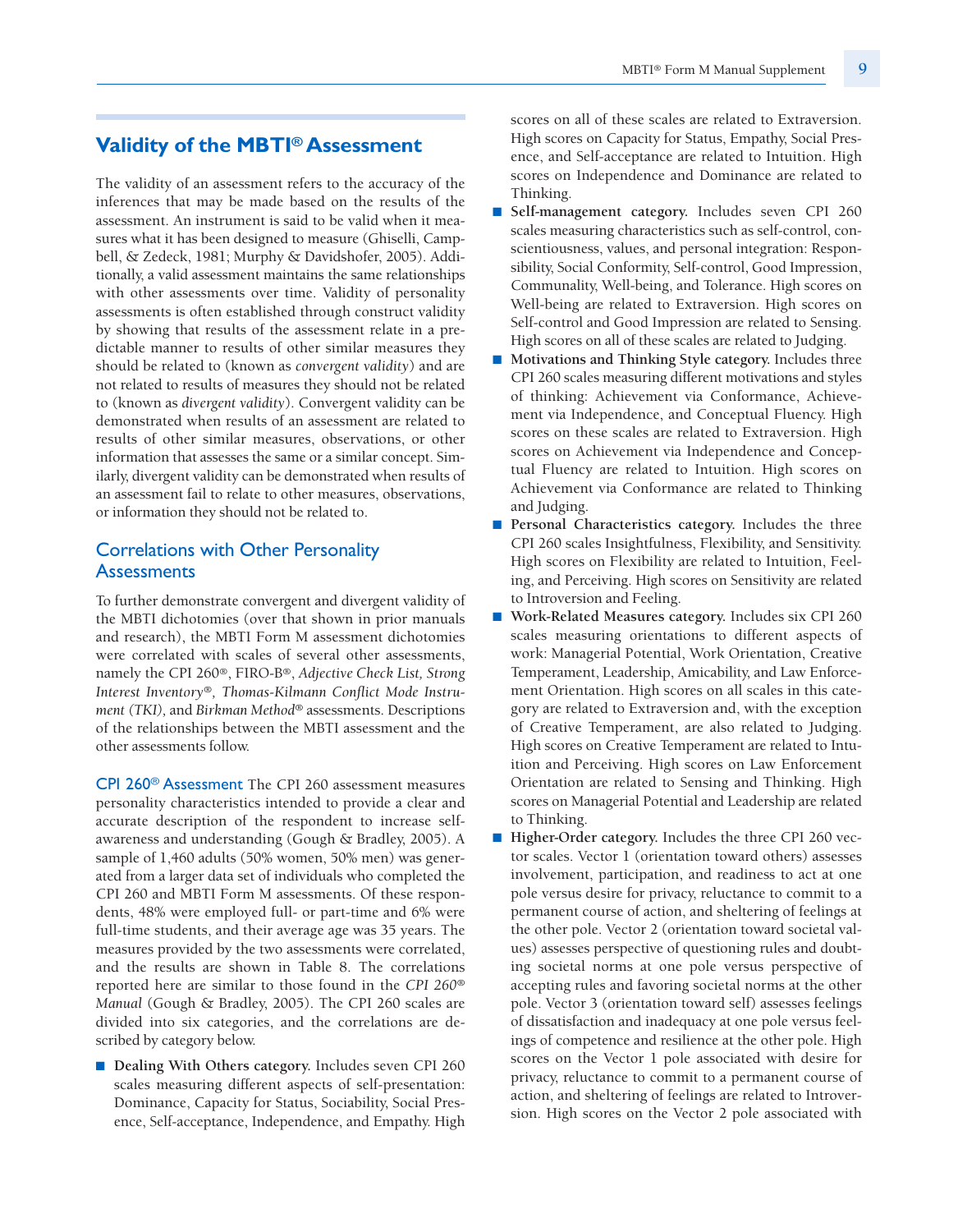|                               |                                                  |        | <b>MBTI®</b> Dichotomy |        |         |
|-------------------------------|--------------------------------------------------|--------|------------------------|--------|---------|
| CPI 260 <sup>®</sup> Category | CPI 260 <sup>®</sup> Scale                       | $E-I$  | $S-N$                  | $T-F$  | $J-P$   |
| Dealing With Others           | Dominance                                        | $-.61$ | .11                    | $-.25$ | $-.10$  |
|                               | Capacity for Status                              | $-.53$ | .35                    | $-.03$ | .08     |
|                               | Sociability                                      | $-.70$ | .16                    | $-.03$ | $-0.01$ |
|                               | Social Presence                                  | $-.49$ | .33                    | $-.02$ | .23     |
|                               | Self-acceptance                                  | $-.57$ | .20                    | $-.16$ | .05     |
|                               | Independence                                     | $-.41$ | .18                    | $-.27$ | .00.    |
|                               | Empathy                                          | $-.47$ | .35                    | .08    | .13     |
| Self-management               | Responsibility                                   | $-.14$ | .05                    | $-.12$ | $-.27$  |
|                               | Social Conformity                                | $-.18$ | $-.19$                 | $-.12$ | $-.33$  |
|                               | Self-control                                     | .09    | $-.23$                 | $-.08$ | $-.34$  |
|                               | Good Impression                                  | $-.16$ | $-.21$                 | $-11.$ | $-.38$  |
|                               | Communality                                      | $-.06$ | $-.16$                 | $-.10$ | $-.26$  |
|                               | Well-being                                       | $-.31$ | $-.04$                 | $-.16$ | $-.18$  |
|                               | Tolerance                                        | $-.19$ | .10                    | .00    | $-.11$  |
| Motivations and               | Achievement via Conformance                      | $-.22$ | $-.15$                 | $-21$  | $-.51$  |
| <b>Thinking Style</b>         | Achievement via Independence                     | $-.16$ | .29                    | $-.05$ | $-0.01$ |
|                               | Conceptual Fluency                               | $-.30$ | .21                    | $-.18$ | $-.12$  |
| Personal                      | Insightfulness                                   | $-.17$ | .15                    | $-.18$ | $-.13$  |
| Characteristics               | Flexibility                                      | $-.05$ | .45                    | .25    | .46     |
|                               | Sensitivity                                      | .29    | .09                    | .39    | .06     |
| Work-Related                  | Managerial Potential                             | $-.33$ | .04                    | $-.21$ | $-.26$  |
| <b>Measures</b>               | <b>Work Orientation</b>                          | $-.20$ | $-.06$                 | $-.14$ | $-.26$  |
|                               | <b>Creative Temperament</b>                      | $-.29$ | .49                    | .09    | .38     |
|                               | Leadership                                       | $-.51$ | .07                    | $-.24$ | $-21$   |
|                               | Amicability                                      | $-.18$ | $-.09$                 | $-.03$ | $-.24$  |
|                               | Law Enforcement Orientation                      | $-21$  | $-.32$                 | $-.30$ | $-.35$  |
| High-Order Measures           | Vector I<br>(orientation toward others)          | .47    | $-.21$                 | .16    | $-.07$  |
|                               | Vector 2<br>(orientation toward societal values) | $-.15$ | $-.28$                 | $-.21$ | $-.54$  |
|                               | Vector 3<br>(orientation toward self)            | $-.21$ | .14                    | .00    | $-.06$  |

#### **Table 8 Correlations Between MBTI® Dichotomies and CPI 260® Scales**

*Note:* Negative correlations are associated with E, S, T, and J; positive correlations are associated with I, N, F, and P.

accepting rules and favoring norms are related to Sensing, Thinking, and Judging. High scores on the Vector 3 pole associated with feelings of competence and resilience are related to Extraversion.

FIRO-B® Assessment The relationship between the FIRO-B assessment, which evaluates interpersonal needs, and the MBTI Form M assessment was examined using a sample of 1,900 individuals (50% women, 50% men) who completed both assessments. Of the respondents, 78% were employed full- or part-time and 8% were full-time students, and their average age was 40 years. The correlations between the MBTI dichotomies and the FIRO-B scales are shown in Table 9. They are consistent with correlations reported in the *FIRO-B® Technical Guide* (Hammer & Schnell, 2000), the *FIRO Business™ Technical Guide* (Herk, Thompson, Morris, & Schaubhut, 2009), and the *MBTI® Manual* (Myers et al., 1998). For example, four of the five interpersonal needs measured by the FIRO-B assessment are related to the E–I dichotomy, with greater interpersonal needs associated with a preference for Extraversion. Higher scores on Affection are related to a preference for Feeling, while higher scores on Expressed Control are related to a preference for Thinking. The S–N and J–P dichotomies have small relationships with the FIRO-B scales.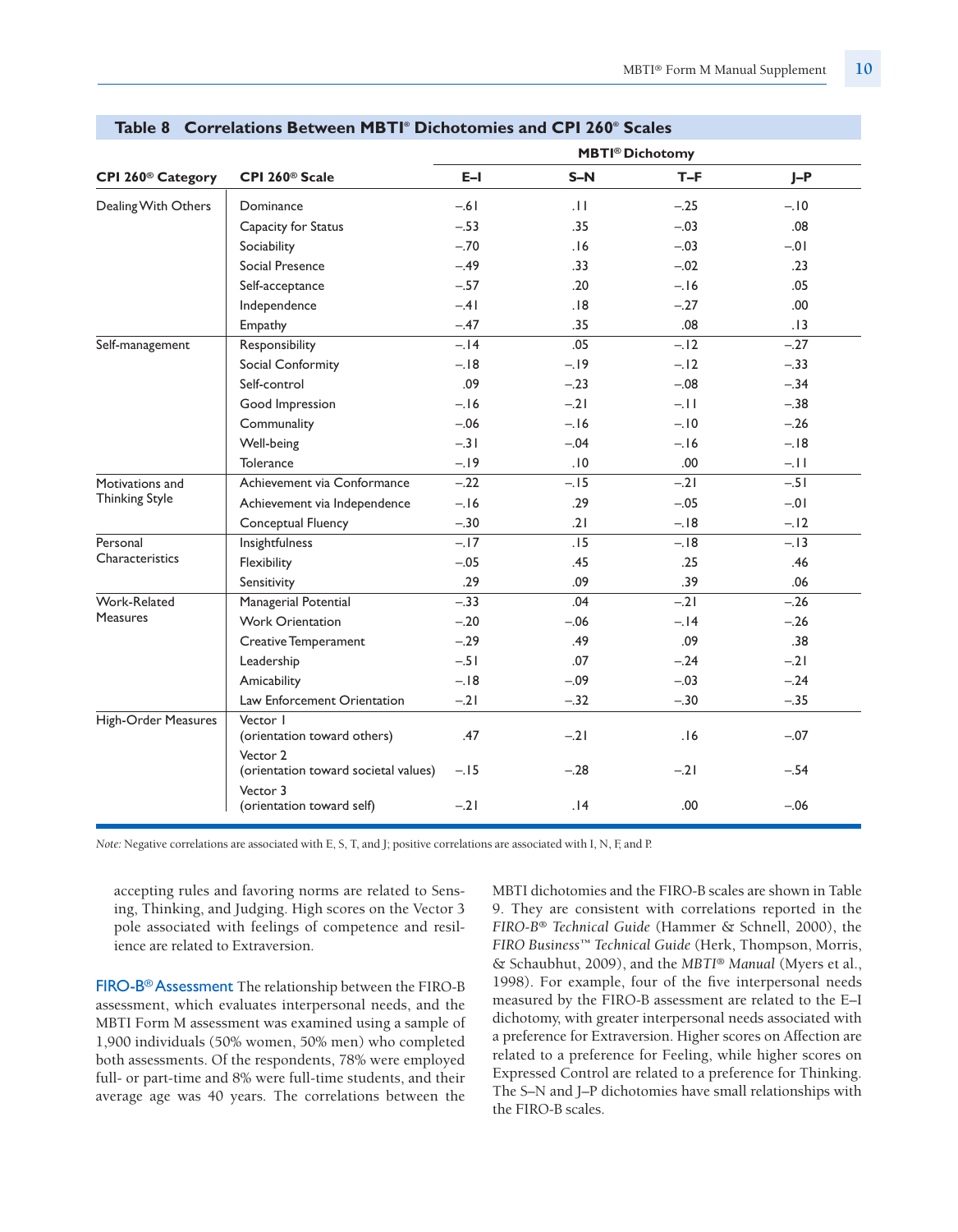|                                 |        | <b>MBTI®</b> Dichotomy |        |        |
|---------------------------------|--------|------------------------|--------|--------|
| <b>FIRO-B<sup>®</sup> Scale</b> | E-L    | $S-N$                  | T-F    | J-P    |
| <b>Expressed Inclusion</b>      | $-.54$ | . 13                   | .20    | .07    |
| Wanted Inclusion                | $-.33$ | . I 3                  | .15    | .09    |
| <b>Expressed Control</b>        | $-.21$ | .04                    | $-.24$ | $-.06$ |
| <b>Wanted Control</b>           | .00    | .01                    | .16    | .02    |
| <b>Expressed Affection</b>      | $-.49$ | .12                    | .31    | .03    |
| <b>Wanted Affection</b>         | $-.29$ | .12                    | .29    | .06    |

#### **Table 9 Correlations Between MBTI® Dichotomies and FIRO-B® Scales**

*Note:* Negative correlations are associated with E, S, T, and J; positive correlations are associated with I, N, F, and P.

#### **Table 10 Correlations Between MBTI® Dichotomies and** *Adjective Check List* **(ACL) Items**

|                 |        | <b>MBTI®</b> Dichotomy |        |        |  |
|-----------------|--------|------------------------|--------|--------|--|
| <b>ACL Item</b> | $E-I$  | $S-N$                  | $T-F$  | $J-P$  |  |
| Outgoing        | $-.61$ |                        |        |        |  |
| Reserved        | .61    |                        |        |        |  |
| Talkative       | $-.58$ |                        |        |        |  |
| Shy             | .47    |                        |        |        |  |
| Artistic        |        | .39                    |        |        |  |
| Conservative    |        | $-.22$                 |        |        |  |
| Conventional    |        | $-.35$                 |        |        |  |
| Original        |        | .31                    |        |        |  |
| Logical         |        |                        | $-.25$ |        |  |
| Opinionated     |        |                        | $-.31$ |        |  |
| Forgiving       |        |                        | .30    |        |  |
| Sympathetic     |        |                        | .38    |        |  |
| Disorderly      |        |                        |        | .28    |  |
| Organized       |        |                        |        | $-.51$ |  |
| Practical       |        |                        |        | $-.24$ |  |
| Spontaneous     |        |                        |        | .48    |  |

*Note:* Negative correlations are associated with E, S, T, and J; positive correlations are associated with I, N, F, and P.

*Adjective Check List* The *Adjective Check List* (ACL) consists of 300 different adjectives, such as *intelligent, alert, clearthinking, poised,* and *noisy,* encompassing a wide variety of behaviors. Respondents are asked to select the ones they believe are self-descriptive (or descriptive of another person). The results provide descriptions of oneself or other people (Gough & Heilbrun, 1983). A sample of 185 respondents (76% women, 24% men) who had completed the ACL (selecting from an additional 69 research adjectives, as well) and MBTI Form M assessments was used to explore relationships between the two assessments. Most respondents (82%) were employed full- or part-time, while 8% were fulltime students, and the average age of respondents was 42 years. The ACL items were correlated with the MBTI dichotomies; a selection of these correlations is presented in

Table 10. The relationships between the MBTI assessment and the ACL are consistent with those reported in the *MBTI® Manual* (Myers et al., 1998). The table shows four ACL items that correlated with each MBTI dichotomy, two in the negative direction (toward E, S, T, and J) and two in the positive direction (toward I, N, F, and P). For example, Outgoing and Talkative are correlated with Extraversion, while Reserved and Shy are correlated with Introversion.

The ACL can also be used to score measures of the "Big Five" theory of personality: Extraversion, Agreeableness, Conscientiousness, Openness, and Neuroticism. In order to integrate different interpretations of the Big Five factors, John (1989, 1990) mapped them into a common language using the *Adjective Check List.* Using the findings from this research, the adjectives from the ACL can be scored to repre-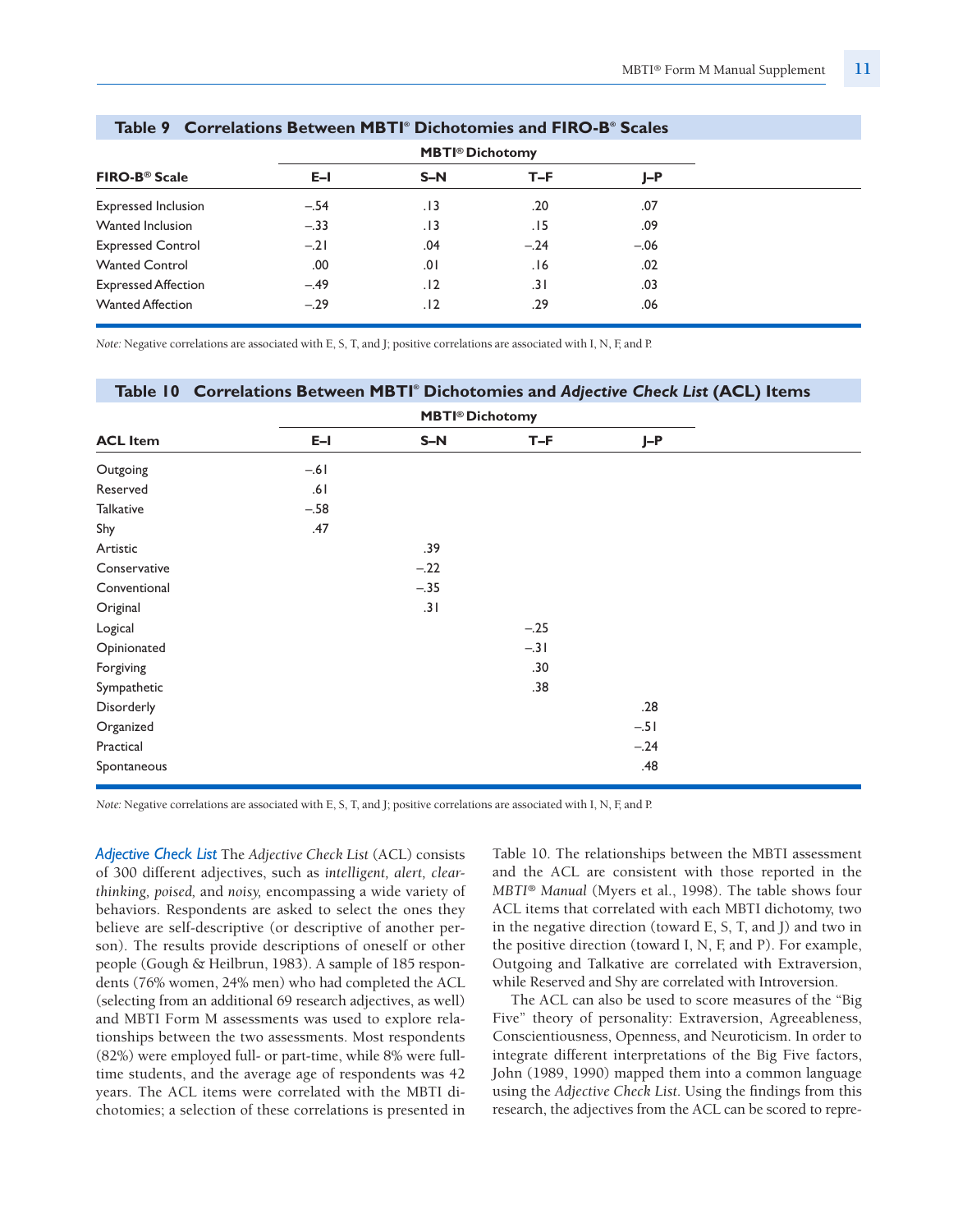|                        |        | <b>MBTI<sup>®</sup> Dichotomy</b> |        |        |  |
|------------------------|--------|-----------------------------------|--------|--------|--|
| <b>Big Five Factor</b> | $E-I$  | $S-N$                             | $T-F$  | J-P    |  |
| Extraversion           | $-.70$ | .05                               | $-.03$ | 16.    |  |
| Agreeableness          | $-.31$ | .05                               | .47    | .02    |  |
| Conscientiousness      | .15    | $-.21$                            | $-.04$ | $-.54$ |  |
| Openness               | $-.20$ | .44                               | $-.04$ | .17    |  |
| Neuroticism            | .07    | $-.11$                            | .03    | .06    |  |

## **Table 11 Correlations Between MBTI® Dichotomies and Big Five Factors Based on the ACL**

*Note:* Negative correlations are associated with E, S, T, and J; positive correlations are associated with I, N, F, and P.

#### **Table 12 Correlations Between MBTI® Dichotomies and** *Strong* **Personal Style Scales**

|                                    |        | <b>MBTI®</b> Dichotomy |        |        |
|------------------------------------|--------|------------------------|--------|--------|
| <b>Strong Personal Style Scale</b> | $E-I$  | $S-N$                  | $T-F$  | J-P    |
| Work Style                         | $-.33$ | $-.01$                 | .39    | $-.06$ |
| Learning Environment               | $-.07$ | .43                    | $-.03$ | $-.01$ |
| Leadership                         | $-.42$ | 19.                    | $-.10$ | $-.03$ |
| <b>Risk Taking</b>                 | $-.15$ | .08                    | $-.24$ | .21    |
| <b>Team Orientation</b>            | $-.29$ | .04                    | .02    | $-.06$ |

*Note:* Negative correlations are associated with E, S, T, and J; positive correlations are associated with I, N, F, and P.

sent the Big Five factors, and these measures were correlated with MBTI dichotomies. The results are presented in Table 11. These correlations are comparable to those found in the *MBTI® Manual,* where the Big Five factors were measured by the NEO-PI® assessment (Myers et al., 1998). Higher scores on Big Five factors Extraversion and Agreeableness are related to the MBTI preference Extraversion. Higher scores on Openness are related to Intuition, higher scores on Agreeableness to Feeling, and higher scores on Conscientiousness to Judging.

*Strong Interest Inventory*® Assessment The *Strong Interest Inventory (Strong)* instrument is a widely used vocational interest assessment. Among its interest measures are five Personal Style Scales (PSSs), which measure preferences for styles of living and working (Donnay, Morris, Schaubhut, & Thompson, 2005). Of these, the Work Style scale measures a preference either for working with people or for working with ideas, data, or things. It is related to, although measures something different from, the MBTI Extraversion–Introversion (E–I) dichotomy. Studies have shown correlations between these two scales ranging from about .33 to .47 (Hammer & Kummerow, 1996; Myers & McCaulley, 1985). A sample of 6,000 individuals (50% women, 50% men) who had completed both the *Strong* and MBTI assessments was used to examine relationships between the two assessments. In this sample, 36% of respondents reported being employed fullor part-time, and 47% were full-time students. The average age of respondents was 28 years. Correlations between

*Strong* Personal Style Scales and MBTI dichotomies are shown in Table 12. The correlation between Work Style and E–I scales (–.33) is in the same range as reported in previous research, demonstrating that the "Works with people" pole of the Work Style scale is related to Extraversion. The table also shows relationships between Extraversion and Leadership ("Directs others" pole), Intuition and Learning Environment ("Academic" pole), and Perceiving and Risk Taking ("Takes chances" pole). These correlations are consistent with those reported in the *Strong Interest Inventory*® *Manual* (Donnay et al., 2005) and the *MBTI® Manual* (Myers et al., 1998). The newest Personal Style Scale, Team Orientation ("Accomplishes tasks as a team" pole), is related to Extraversion.

*Thomas-Kilmann Conflict Mode Instrument* The *Thomas-Kilmann Conflict Mode Instrument* (TKI) measures preferences for five different styles, or modes, of handling conflict: *competing, collaborating, compromising, avoiding,* and *accommodating* (Thomas & Kilmann, 1974). From a sample of 2,600 individuals (50% women, 50% men), the relationships between MBTI dichotomies and TKI conflict modes were examined. Most respondents (81%) in this sample were employed full- or part-time, while 7% were full-time students. The average age of respondents was 40 years. Correlations between MBTI dichotomies and TKI modes are presented in Table 13. Previous research has found that combinations of preferences show more significant patterns of relationships with the conflict modes. For example, ITPs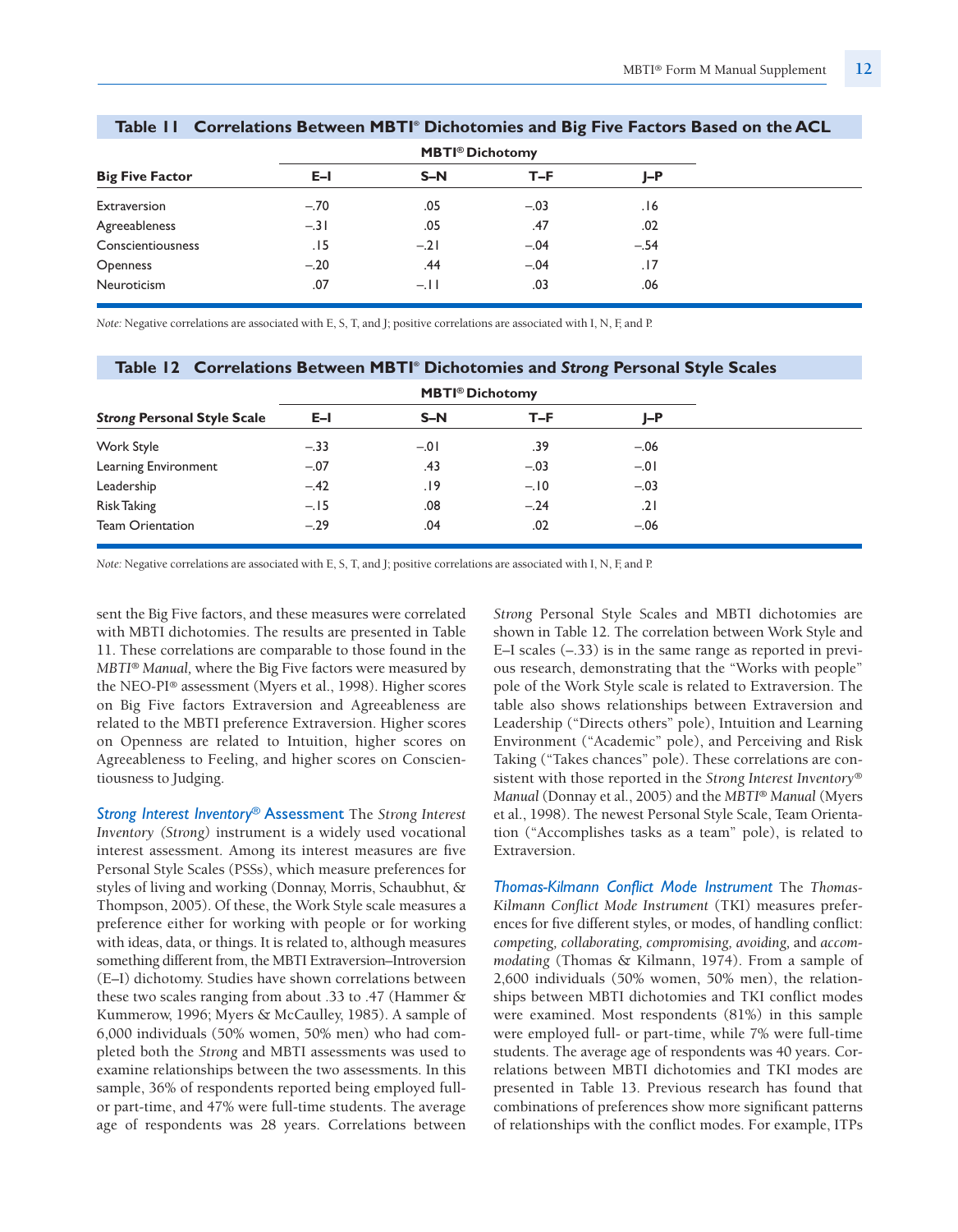|                 |         | <b>MBTI<sup>®</sup> Dichotomy</b> |        |        |  |  |  |
|-----------------|---------|-----------------------------------|--------|--------|--|--|--|
| <b>TKI Mode</b> | E-I     | $S-N$                             | T-F    | J-P    |  |  |  |
| Competing       | $-0.01$ | $-.05$                            | $-.39$ | $-.07$ |  |  |  |
| Collaborating   | $-.15$  | .08                               | $-.09$ | $-.03$ |  |  |  |
| Compromising    | $-.07$  | $-0.01$                           | $-.01$ | $-.08$ |  |  |  |
| Avoiding        | .21     | $-.09$                            | .18    | .05    |  |  |  |
| Accommodating   | .00     | .08                               | .40    | 14.    |  |  |  |

#### **Table 13 Correlations Between MBTI® Dichotomies and TKI Modes**

*Note:* Negative correlations are associated with E, S, T, and J; positive correlations are associated with I, N, F, and P.

#### **Table 14 Correlations Between MBTI® Dichotomies and** *Birkman Method***® Scales**

|                             |        | <b>MBTI®</b> Dichotomy |        |        |  |
|-----------------------------|--------|------------------------|--------|--------|--|
| Birkman Method® Scale       | $E-I$  | $S-N$                  | T-F    | J-P    |  |
| Social Orientation (Usual)  | $-.66$ |                        |        |        |  |
| Communication (Usual)       | .40    |                        |        |        |  |
| Interaction (Usual)         | $-.74$ |                        |        |        |  |
| Process Orientation (Usual) |        |                        |        | $-.46$ |  |
| Personal Autonomy (Need)    |        | .22                    |        |        |  |
| Activity (Need)             |        |                        | $-.22$ |        |  |
| Empathy (Need)              |        |                        | .22    |        |  |
|                             |        |                        |        |        |  |

*Note:* Negative correlations are associated with E, S, T, and J; positive correlations are associated with I, N, F, and P.

score higher on Compromising, EFJs score higher on Collaborating, and IFJs score higher on Accommodating (Percival, Smitheram, & Kelly, 1992). The current sample shows that people with a preference for Thinking score higher on Competing, while those with a preference for Extraversion score higher on Collaborating. People with a preference for Introversion score higher on Avoiding, and those with a preference for Feeling score higher on Accommodating. Compromising is not highly correlated with any of the MBTI preferences.

*Birkman Method®* Assessment The *Birkman Method* personality assessment measures occupational preferences (Interests), effective behaviors (Usual behaviors), interpersonal and environmental preferences (Needs), and ineffective behaviors (Stress behaviors) (Birkman et al., 2008). The *Birkman Method* scales were correlated with the MBTI dichotomies using a sample of 216 adults who had completed both assessments. The sample consisted of 55% women and 40% men (5% did not report gender). The majority of respondents (92%) were employed full- or parttime, and the average age was 53 years. Selected correlations are shown in Table 14.

The correlations of three *Birkman Method* scales with the E–I dichotomy are presented. First, Social Orientation (Usual), which measures the degree of social interaction sought by an individual, is related to Extraversion. Second, Communication (Usual), a sensitivity construct that includes things such as shyness, concerns about being embarrassed, correcting others, and being corrected, is related to Introversion. Finally, Interaction (Usual), which measures an individual's desire to be talkative, spend time in groups, and enjoy parties, as well as comfort level in talking to strangers, is related to Extraversion.

Personal Autonomy (Need), which measures the degree to which an individual's responses are conventional or unconventional, is related to Intuition. Activity (Need), which measures how quickly one prefers to take action, think quickly, and express energy physically, is related to Thinking. On the other hand, Empathy (Need), a measure of how comfortable one is with expressing feelings and emotions, is related to Feeling. Lastly, Process Orientation (Need), which measures how much a person wants to give or receive clear directions, follow instructions carefully, use systematic methods, and complete tasks, is related to Judging.

## Best-Fit Type or Verified Type

One method for demonstrating the validity of the MBTI instrument that typically is not used with other personality assessments is to allow individuals to consider and deter-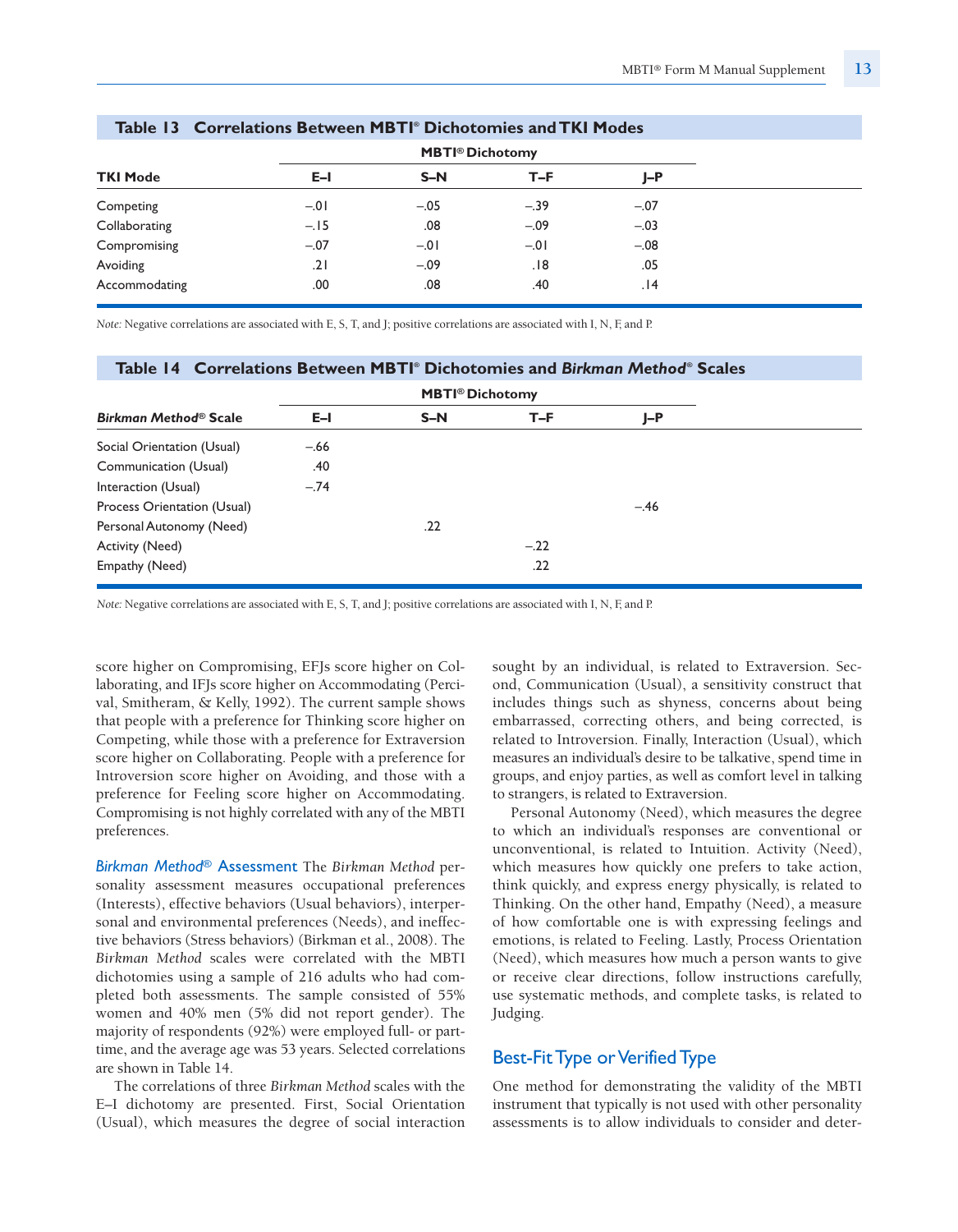|               | rable 15 Reported type and best-ric type Distribution |             |           |             |             |             |             |             |  |
|---------------|-------------------------------------------------------|-------------|-----------|-------------|-------------|-------------|-------------|-------------|--|
|               |                                                       | <b>ISTJ</b> |           | <b>ISFJ</b> |             | <b>INFJ</b> |             | <b>INTJ</b> |  |
|               | $\pmb{n}$                                             | %           | $\pmb{n}$ | %           | $\mathbf n$ | %           | n           | %           |  |
| Reported type | 1,109                                                 | 12.6        | 421       | 4.8         | 285         | 3.2         | 449         | 5.1         |  |
| Best-fit type | 1,110                                                 | 12.6        | 483       | 5.5         | 294         | 3.3         | 698         | 7.9         |  |
|               | <b>ISTP</b>                                           |             |           | <b>ISFP</b> |             | <b>INFP</b> |             | <b>INTP</b> |  |
|               | $\pmb{n}$                                             | %           | n         | %           | n           | %           | n           | %           |  |
| Reported type | 400                                                   | 4.5         | 259       | 2.9         | 555         | 6.3         | 606         | 6.9         |  |
| Best-fit type | 352                                                   | 4.0         | 335       | 3.8         | 666         | 7.5         | 392         | 4.4         |  |
|               | <b>ESTP</b>                                           |             |           | <b>ESFP</b> |             | <b>ENFP</b> |             | <b>ENTP</b> |  |
|               | $\mathbf n$                                           | $\%$        | n         | $\%$        | n           | $\%$        | n           | $\%$        |  |
| Reported type | 450                                                   | 5.1         | 305       | 3.5         | 839         | 9.5         | 730         | 8.3         |  |
| Best-fit type | 336                                                   | 3.8         | 329       | 3.7         | 795         | 9.0         | 739         | 8.4         |  |
|               |                                                       | <b>ESTJ</b> |           | <b>ESFJ</b> |             | <b>ENFJ</b> |             | <b>ENTJ</b> |  |
|               | $\mathbf n$                                           | $\%$        | n         | %           | n           | $\%$        | $\mathbf n$ | $\%$        |  |
| Reported type | 1,042                                                 | 11.8        | 425       | 4.8         | 388         | 4.4         | 573         | $6.5\,$     |  |
| Best-fit type | 838                                                   | 9.5         | 410       | 4.6         | 445         | 5.0         | 614         | 6.9         |  |
|               |                                                       |             |           |             |             |             |             |             |  |

**Table 15 Reported Type and Best-Fit Type Distribution** 

mine their "best-fit," or verified, type. For the MBTI assessment this step is a critical part of an ethical interpretation process. Verification, which is a key component of the assessment's interpretation process, enables participants to reflect on their placement into a type and identify whether it is the best fit (Myers et al., 1998). Myers et al. (1998) posit that one's true type may not be revealed through a measurement device alone; therefore participants take part in a verification process during which they are given detailed information on their reported type and alternative type descriptions to determine their best-fit type.

A number of studies have been conducted on the validity of the verification process used for the MBTI assessment (Hammer & Yeakley, 1987; Herk & Thompson, 2009; Kummerow, 1988). These studies have revealed rates of agreement between reported type (i.e., the type reported by the instrument) and best-fit type (i.e., the type selected by participants) ranging from 62% (Kummerow, 1988) to 85% (Hammer & Yeakley, 1987).

Data obtained from a study by Herk and Thompson (2009) indicate the rate of agreement between reported type and best-fit type as found via MBTI®Complete, an online administration and interpretation of the MBTI Form M assessment. This method of delivering the MBTI assessment engages participants in an interactive learning session online. Through MBTI®Complete, participants respond to the MBTI items and read information on the theory of type, as well as on each of the eight preferences and overall type characteristics. Participants then answer a series of questions to check their understanding of each of the four dichotomies. Correct answers are affirmed, and incorrect answers are corrected and explained. Participants identify which pole of each dichotomy seems more true for them, before they move on to the discussion of the next dichotomy. Once finished, participants are asked, based on what they have learned, to indicate which type they think will be their best-fit type. Participants state which preferences seem most accurate for them—thereby predicting their type—and their prediction is compared with their scored results on the MBTI assessment. After this initial hypothesis regarding their own type and after reviewing their reported type, respondents are asked to determine their final best-fit type. When needed, respondents are provided with whole type descriptions of their four-letter type and can read descriptions of any other types as well. The best-fit type each participant chooses is the type on which all future applications of results are based.

The Herk and Thompson (2009) sample included 8,836 individuals (52.4% women, 47.6% men) who took the assessment between March 2, 2007, and August 17, 2008. The average age of participants was 38.79 years (*SD* = 11.10). Participants reported taking the assessment for a variety of reasons, including training (46.7%), personal growth (38.4%), career counseling (6.4%), education (4.3%), and other (2.3%). The majority of participants (84.9%) reported being employed full-time.

Table 15 illustrates the number and percentage of individuals in each of the 16 types for both reported type and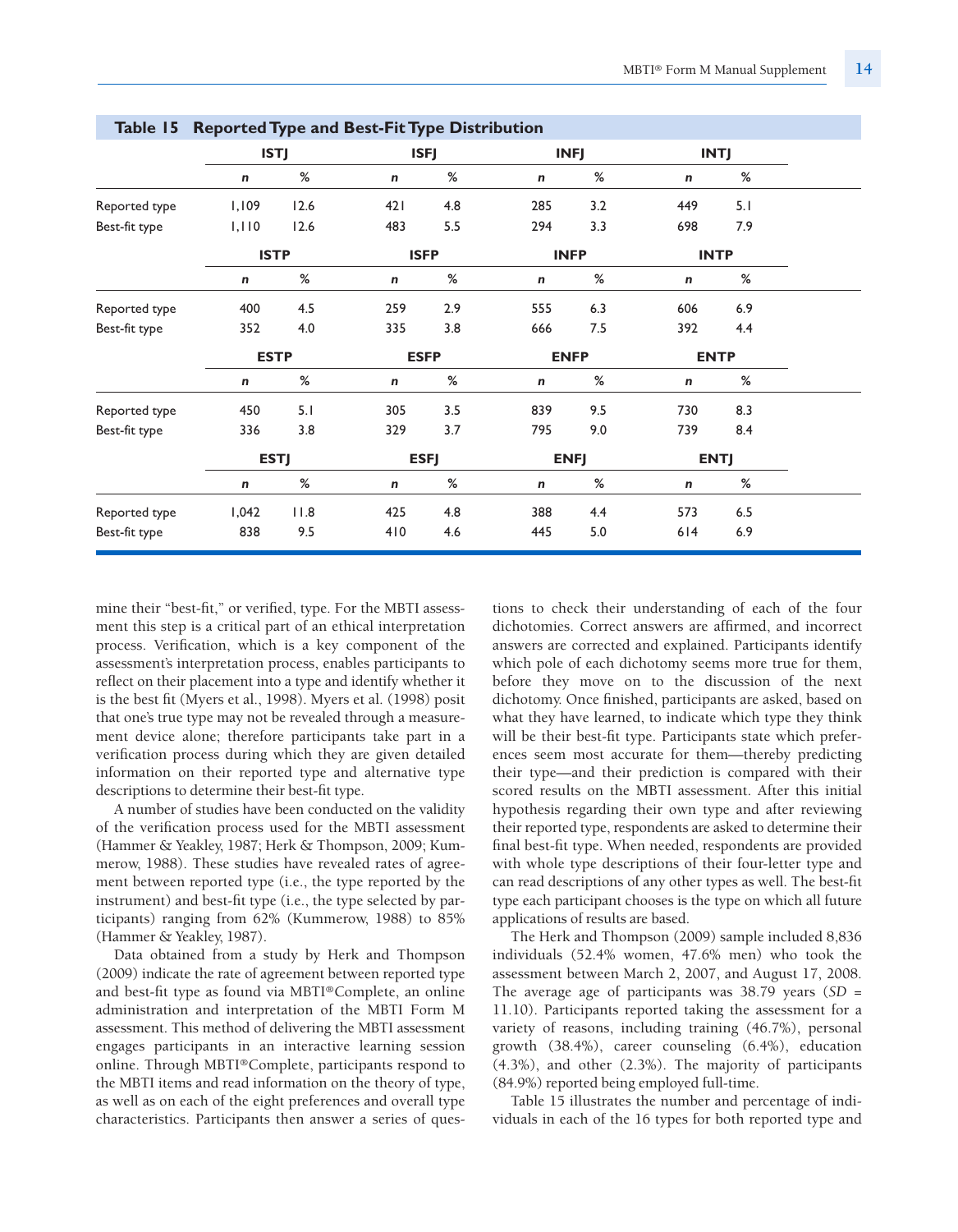| $\cdots$<br>l Supplement<br>anual<br>Form M | $MBTI^{\circledast}$ F |
|---------------------------------------------|------------------------|
|---------------------------------------------|------------------------|

| Table 16<br><b>Reported Type and Best-Fit Type</b><br><b>Preferences</b> |                   |       |      |  |  |  |  |
|--------------------------------------------------------------------------|-------------------|-------|------|--|--|--|--|
|                                                                          | <b>Preference</b> | n     | %    |  |  |  |  |
| E                                                                        | Reported type     | 4,752 | 53.8 |  |  |  |  |
|                                                                          | Best-fit type     | 4,506 | 51.0 |  |  |  |  |
| I                                                                        | Reported type     | 4,082 | 46.2 |  |  |  |  |
|                                                                          | Best-fit type     | 4.330 | 49.0 |  |  |  |  |
| S                                                                        | Reported type     | 4,411 | 49.9 |  |  |  |  |
|                                                                          | Best-fit type     | 4,193 | 47.5 |  |  |  |  |
| N                                                                        | Reported type     | 4,425 | 50.1 |  |  |  |  |
|                                                                          | Best-fit type     | 4.643 | 52.5 |  |  |  |  |
| Т                                                                        | Reported type     | 5,359 | 60.6 |  |  |  |  |
|                                                                          | Best-fit type     | 5,079 | 57.5 |  |  |  |  |
| F                                                                        | Reported type     | 3,477 | 39.4 |  |  |  |  |
|                                                                          | Best-fit type     | 3,757 | 42.5 |  |  |  |  |
| J                                                                        | Reported type     | 4,692 | 53.1 |  |  |  |  |
|                                                                          | Best-fit type     | 4,892 | 55.4 |  |  |  |  |
| P                                                                        | Reported type     | 4,144 | 46.9 |  |  |  |  |
|                                                                          | Best-fit type     | 3.944 | 44.6 |  |  |  |  |

| <b>Table 17 Agreement Between Reported</b><br><b>Type and Best-Fit Type</b> |       |      |  |  |  |  |  |  |
|-----------------------------------------------------------------------------|-------|------|--|--|--|--|--|--|
| <b>Agreement on:</b>                                                        | n     | ℅    |  |  |  |  |  |  |
| 0 preferences                                                               | 9     | 0.1  |  |  |  |  |  |  |
| I preferences                                                               | 171   | 19   |  |  |  |  |  |  |
| 2 preferences                                                               | 607   | 6.9  |  |  |  |  |  |  |
| 3 preferences                                                               | 1,609 | 18.2 |  |  |  |  |  |  |
| 4 preferences                                                               | 6.440 | 72.9 |  |  |  |  |  |  |

best-fit type, while Table 16 shows the number and percentage of reported and best-fit type by preference. The three most frequently occurring reported types are ISTJ, ESTJ, and ENFP, which are also the three most frequently occurring best-fit types. Preferences for E, S, T, and J are more common in the U.S. than are preferences for I, N, F, and P (Myers et al., 1998). However, in this sample the preferences for S and N are more evenly split.

Table 17 provides the agreement rates between reported type and best-fit type. As shown, 72.9% of participants reported agreement on all four preferences of their type. The

|              | Table 18 Directionality of Best-Fit Type<br><b>Changes by Preference</b> |     |
|--------------|--------------------------------------------------------------------------|-----|
| Change from: | n                                                                        | %   |
| $E$ to $I$   | 452                                                                      | 5.1 |
| $\ln 5$      | 206                                                                      | 2.3 |
| S to N       | 655                                                                      | 7.4 |
| $N$ to S     | 437                                                                      | 4.9 |
| T to F       | 573                                                                      | 6.5 |
| F to T       | 293                                                                      | 3.3 |
| J to P       | 278                                                                      | 3.1 |
| $P$ to $ $   | 478                                                                      | 5.4 |

*Note: N* = 8,836.

|                                  | Table 19 Mean Preference Clarity Indexes<br>for MBTI <sup>®</sup> Dichotomies |                    |         |  |  |  |  |
|----------------------------------|-------------------------------------------------------------------------------|--------------------|---------|--|--|--|--|
| <b>MBTI®</b><br><b>Dichotomy</b> | Mean pci<br>No Change                                                         | Mean pci<br>Change | t       |  |  |  |  |
| $E-I$                            | 15.0                                                                          | 6.5                | $23.5*$ |  |  |  |  |
| $S-N$                            | 12.3                                                                          | 7.8                | $17.3*$ |  |  |  |  |
| T-F                              | 12.1                                                                          | 6.5                | $19.4*$ |  |  |  |  |
| I-P                              | 14.2                                                                          | 6.9                | $21.9*$ |  |  |  |  |

*Note: \*p* > .001. Preference clarity index range: 1 to 30.

number and directionality of changes made from one preference in a dichotomy to another in the verification process are provided in Table 18. The preferences with the largest number of changes include Sensing and Thinking. Specifically, 7.4% of participants whose reported preference was Sensing verified having a preference for Intuition, and 6.5% of participants whose reported preference was Thinking verified having a preference for Feeling.

The preference clarity of participants who made a change on a preference in the verification process was also examined; results are shown in Table 19. On all four dichotomies, a significant difference was found between the mean preference clarity index (pci) of participants who did not make a preference change in the verification process and the mean preference clarity index of participants who did. These results are similar to those found by previous researchers (Hammer & Yeakley, 1987; Walck, 1992), as discrepancies between reported type and best-fit type were found to occur more frequently when the preference clarity index had lower values. The preference clarity index has four ranges: Slight (1–5), Moderate (6–15), Clear (16–25), and Very Clear (26–30). Respondents whose pci for a preference is in the Slight range are less likely to verify that preference than are respondents whose pci for a preference falls in the Clear or Very Clear range.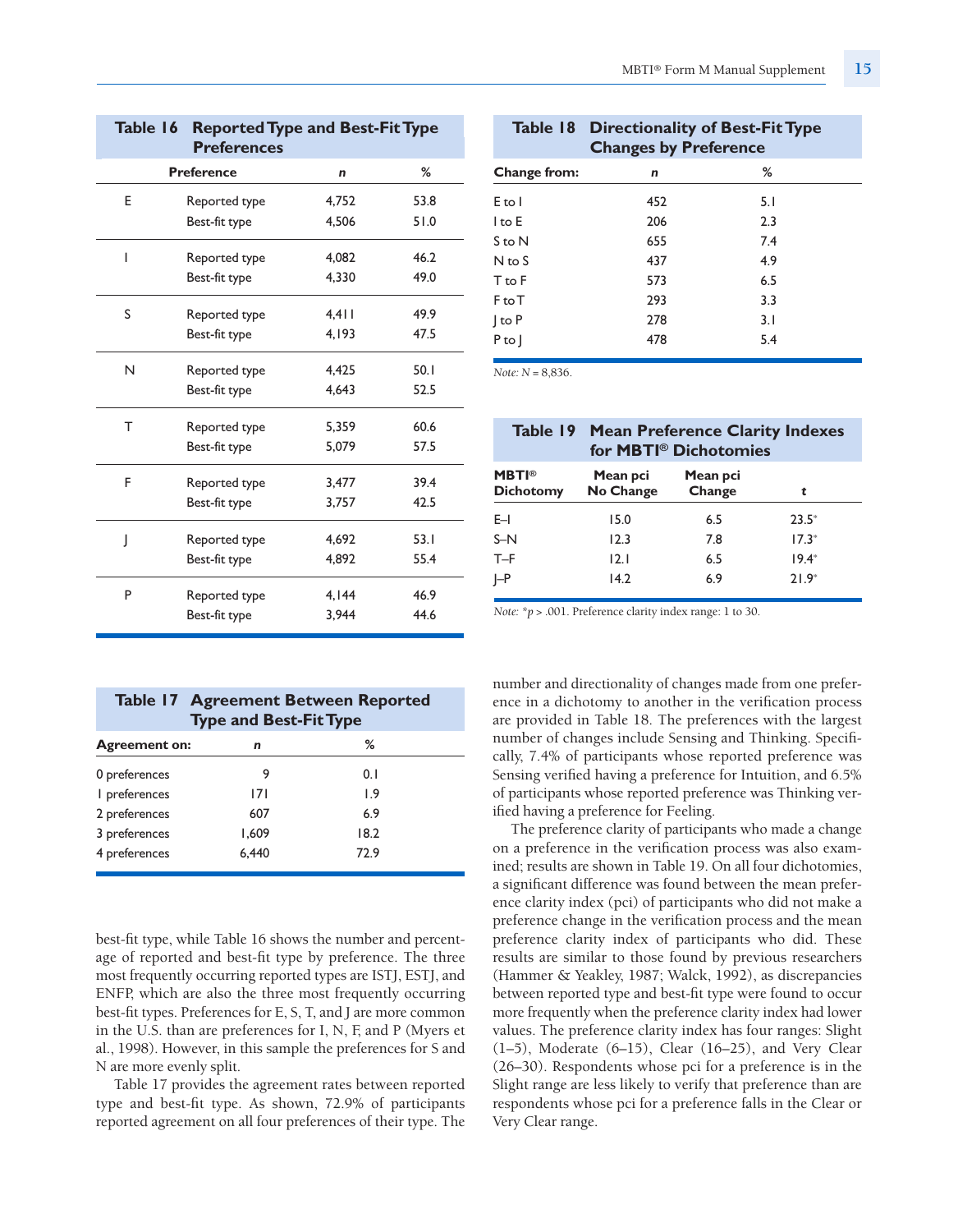| Table 20 Factor Analysis Rotated Component Matrix |                     |                     |                     |                     |                   |                     |                     |                     |                     |
|---------------------------------------------------|---------------------|---------------------|---------------------|---------------------|-------------------|---------------------|---------------------|---------------------|---------------------|
| Item<br>Code                                      | Factor I<br>$(E-I)$ | Factor 2<br>$(T-F)$ | Factor 3<br>$(I-P)$ | Factor 4<br>$(S-N)$ | Item<br>Code      | Factor I<br>$(E-I)$ | Factor 2<br>$(T-F)$ | Factor 3<br>$(J-P)$ | Factor 4<br>$(S-N)$ |
| EII                                               | .76                 | .01                 | $-.03$              | $-.06$              | <b>TFI</b>        | $-.09$              | .47                 | .12                 | .08                 |
| EI <sub>2</sub>                                   | .58                 | .05                 | $-.02$              | $-.05$              | TF <sub>2</sub>   | $-.11$              | .47                 | .07                 | .17                 |
| EI3                                               | .56                 | .03                 | .05                 | $-.06$              | TF3               | $-.05$              | .59                 | .06                 | $\vert \, \vert \,$ |
| E14                                               | .56                 | $-.10$              | .01                 | .10                 | TF4               | .08                 | .52                 | .01                 | .12                 |
| EI5                                               | .58                 | $-.08$              | $-.05$              | .04                 | TF5               | $-.10$              | .64                 | .10                 | .00.                |
| EI6                                               | .59                 | .02                 | .04                 | $-.06$              | TF6               | .01                 | .60                 | .00                 | .05                 |
| EI7                                               | .47                 | $-.02$              | .01                 | .01                 | TF7               | $-.03$              | .62                 | .06                 | $-.03$              |
| EI8                                               | .68                 | $-.09$              | $-.04$              | $-.05$              | TF8               | $-0.01$             | .57                 | $-.02$              | $-0.01$             |
| EI9                                               | .59                 | $-.02$              | $-.06$              | $-.08$              | TF <sub>9</sub>   | $-.07$              | .60                 | $10.$               | $-.06$              |
| EI10                                              | .69                 | $-.11$              | $-.05$              | $-.06$              | TF10              | $-.03$              | .41                 | $-.07$              | .02                 |
| EII I                                             | .70                 | $-.01$              | $-.07$              | $-.11$              | <b>TFII</b>       | .03                 | .37                 | $-.02$              | .03                 |
| EII2                                              | .60                 | .04                 | $-.07$              | $-.14$              | TF12              | .12                 | .49                 | $-.05$              | $-0.0$              |
| E113                                              | .60                 | $-.08$              | $-.06$              | $-.11$              | TF13              | $-.15$              | .52                 | .05                 | .14                 |
| EII4                                              | .52                 | $-.06$              | $-.07$              | $-.04$              | TF14              | $-.05$              | .57                 | .04                 | .08                 |
| EII <sub>5</sub>                                  | .61                 | $-.05$              | $-.06$              | .00                 | TF <sub>15</sub>  | $-.07$              | .64                 | .04                 | .11                 |
| EII6                                              | .54                 | $-.05$              | $-.05$              | .03                 | TF16              | $-.07$              | .59                 | .02                 | .02                 |
| EII7                                              | .75                 | $-.03$              | $-.05$              | $-.03$              | TF17              | $-.08$              | .65                 | .09                 | $-.03$              |
| EI18                                              | .57                 | $-.13$              | $-.01$              | .05                 | TF18              | $-.05$              | .57                 | .08                 | .19                 |
| EI19                                              | .66                 | .03                 | $-.03$              | $-.06$              | TF19              | $-.02$              | .61                 | .06                 | .00.                |
| EI20                                              | .58                 | .01                 | .04                 | $-.09$              | <b>TF20</b>       | $-.06$              | .53                 | .04                 | .15                 |
| E121                                              | .70                 | .01                 | .04                 | $-.07$              | TF <sub>2</sub> I | .10                 | .51                 | .01                 | .04                 |
| SNI                                               | $-.03$              | $-.04$              | .12                 | .56                 | <b>TF22</b>       | $-.03$              | .56                 | $\pm$               | .07                 |
| SN <sub>2</sub>                                   | $-.04$              | .23                 | .14                 | .52                 | <b>TF23</b>       | $-.05$              | .58                 | .06                 | .07                 |
| SN <sub>3</sub>                                   | $-.03$              | $-.05$              | .10                 | .55                 | <b>TF24</b>       | .03                 | .32                 | .10                 | .08                 |
| SN <sub>4</sub>                                   | $-.01$              | $-.05$              | .00                 | .45                 | JPI               | $-0.01$             | $-0.01$             | .66                 | $  \cdot  $         |
| SN <sub>5</sub>                                   | $-.09$              | .03                 | .16                 | .37                 | P2                | $-0.01$             | $-.04$              | .67                 | .09                 |
| SN <sub>6</sub>                                   | .00                 | .04                 | .05                 | .45                 | JP3               | $-.10$              | .05                 | .68                 | .13                 |
| SN7                                               | $-.07$              | $-.13$              | .13                 | .40                 | JP4               | .02                 | $-.02$              | .58                 | .18                 |
| SN <sub>8</sub>                                   | $-.02$              | .15                 | .20                 | .54                 | JP5               | .04                 | $-.02$              | .50                 | .04                 |
| SN <sub>9</sub>                                   | $-.04$              | .16                 | .13                 | .61                 | JP6               | $-.07$              | $-.12$              | .28                 | .14                 |
| SN10                                              | .00                 | $.01$               | .07                 | .55                 | JP7               | .02                 | .03                 | .50                 | .06                 |
| <b>SNII</b>                                       | $-.05$              | $\vert \vert$       | .10                 | .46                 | JP8               | $-.02$              | .04                 | .55                 | .09                 |
| SN12                                              | .03                 | $-.02$              | .13                 | .55                 | JP9               | $-.02$              | .05                 | .68                 | .19                 |
| SN13                                              | .00                 | .12                 | .07                 | .54                 | JP10              | $-.18$              | .29                 | .49                 | .22                 |
| SN14                                              | $-.04$              | .22                 | .09                 | .60                 | JPII              | $-.08$              | .33                 | .40                 | $.06$               |
| SN <sub>15</sub>                                  | $-.08$              | .08                 | .02                 | .50                 | JPI2              | $-.06$              | .21                 | .45                 | .18                 |
| SN16                                              | $-.11$              | $\vert\,\vert$      | .15                 | .44                 | JPI3              | $-.03$              | $-.02$              | .62                 | .29                 |
| SN17                                              | $-.02$              | .10                 | .06                 | .47                 | JPI4              | $-.09$              | .26                 | .41                 |                     |
| SN18                                              | $-.04$              | .20                 | .23                 | .56                 | JPI5              | $-.05$              | $-.02$              | .70                 | 14.<br>$\cdot$ II   |
| SN <sub>19</sub>                                  |                     | .02                 |                     | .53                 | JP16              | $-.06$              | .07                 |                     |                     |
|                                                   | $-.05$<br>$-.04$    | .24                 | .08<br>.12          | .60                 |                   |                     |                     | .70                 | .13                 |
| <b>SN20</b>                                       |                     |                     |                     |                     | JPI7              | .00                 | .04                 | .65                 | .12                 |
| SN <sub>2</sub> 1                                 | .01                 | .08                 | .14                 | .64                 | JP18              | $-.15$              | .07                 | .67                 | .20                 |
| <b>SN22</b>                                       | $-.07$              | .15                 | .16                 | .44                 | JP19              | $-0.01$             | .09                 | .51                 | .02                 |
| <b>SN23</b>                                       | .04                 | .03                 | .04                 | .52                 | JP <sub>20</sub>  | .00                 | .02                 | .67                 | .12                 |
| <b>SN24</b>                                       | $-.09$              | $-.02$              | .11                 | .61                 | P2                | .03                 | $  \cdot  $         | .53                 | .01                 |
| <b>SN25</b>                                       | $-.02$              | $10.$               | .08                 | .56                 | JP22              | .02                 | .12                 | .65                 | .17                 |
| <b>SN26</b>                                       | $-.02$              | $-.30$              | $-.03$              | .30                 |                   |                     |                     |                     |                     |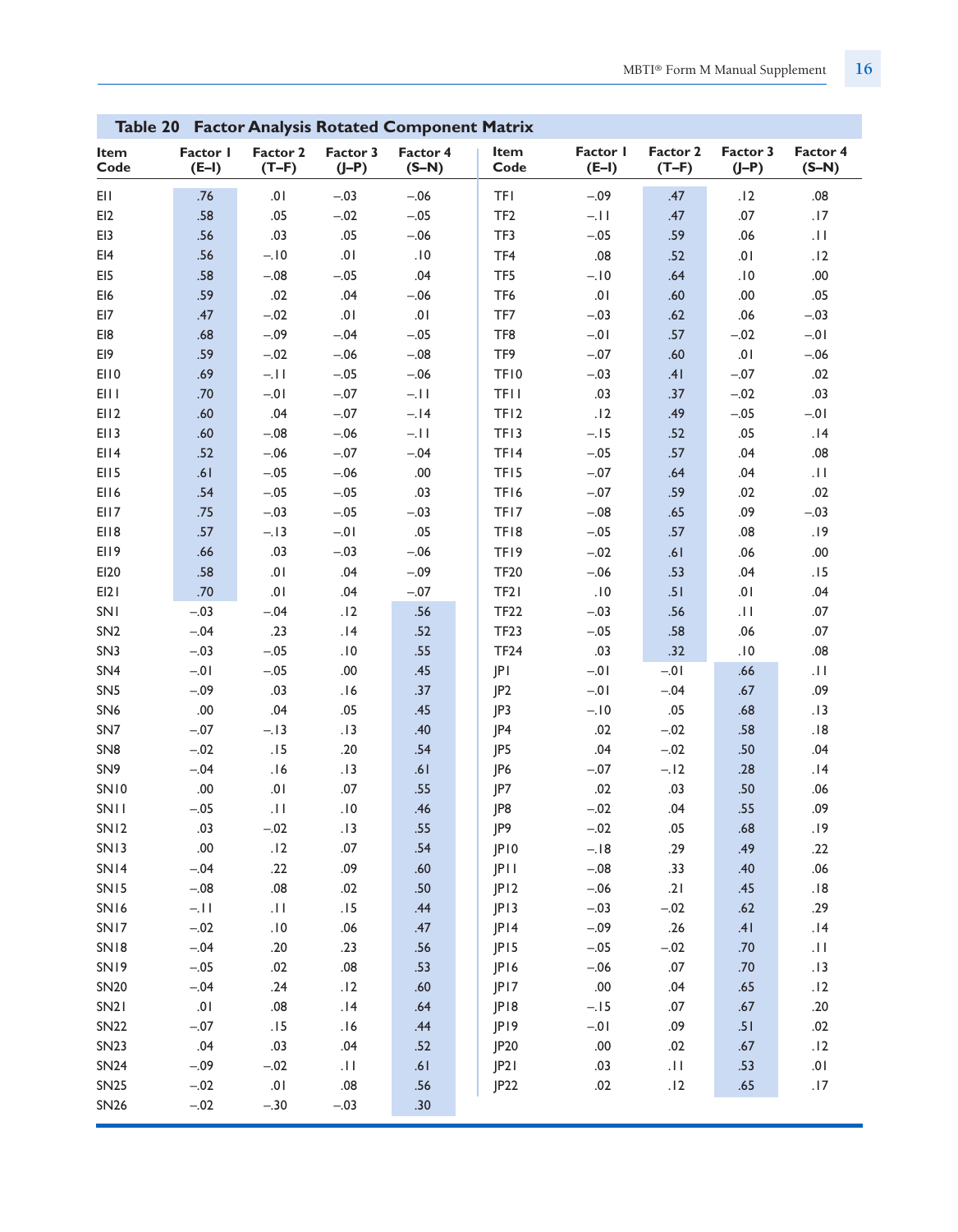## Factor Analysis

Other methods for studying the construct validity of the MBTI Form M assessment use confirmatory and exploratory factor analysis. In confirmatory factor analysis, variables are specifically selected in order to test a theory about the latent process (Tabachnick & Fidell, 2001). Several studies have conducted confirmatory factor analyses of the MBTI assessment to assess validity. They have indicated that a fourfactor model, such as the one theorized and developed by Isabel Briggs Myers, is the most appropriate and offers the best fit (Harvey, Murry, & Stamoulis, 1995; Johnson & Saunders, 1990).

Since research has already established a four-factor model through confirmatory factor analysis, for this supplement researchers conducted an exploratory factor analysis. Exploratory factor analysis describes a set of data by grouping together correlated variables (Tabachnick & Fidell, 2001). The sample used to conduct the exploratory factor analysis consisted of 10,000 individuals (50% women, 50% men) who completed the MBTI Form M assessment from June 2008 to April 2009. The average age of the respondents was 32 years. A principal components factor analysis with varimax rotation was conducted using the 93 MBTI Form M items and a four-factor solution. The rotated factor matrix is presented in Table 20. The shaded cells indicate that factor 1 is E–I, factor 2 is T–F, factor 3 is J–P, and factor 4 is S–N. The four-factor structure produced by this analysis shows that the MBTI Form M items are measuring what they were intended to measure.

## **Conclusion**

This *MBTI® Manual* supplement extends the analyses conducted since publication of the third edition of the *MBTI® Manual* (1998). It includes a number of samples from respondents who completed the assessment in recent years. Analyses conducted using these samples demonstrate that the assessment has good internal consistency and test-retest reliability.

Validity was established in several ways. First, included in this supplement are correlations of the MBTI Form M assessment with six other assessments. The correlations show expected relationships with these other instruments. Next, results of best-fit type analyses are shown to be similar to results from previous research, with high rates of agreement between reported and best-fit types and discrepancies occurring more frequently for those with preference clarity indexes in the Slight range. Finally, factor analysis shows the expected four-factor structure of the assessment.

## **References**

- Bar-on, R. (1997). *BarOn Emotional Quotient Inventory technical manual.* Tonawanda, NY: Multi-Health Systems, Inc.
- Beuke, C. J., Freeman, D. G., & Wang, S. (2006). *Reliability and validity of the Myers-Briggs Type Indicator® Form M when translated into Traditional and Simplified Chinese characters*. Paper presented at the fifth Psychological Type and Culture—East and West: A Multicultural Research Symposium, Honolulu, HI.
- Birkman, R. W., Elizondo, F., Lee, L. G., Wadlington, P. L., & Zamzow, M. W. (2008). *The Birkman Method® manual*. Houston, TX: Birkman International, Inc.
- Clark, R. E., & Estes, F. (2002). *Turning research into results: A guide to selecting the right performance solutions.* Atlanta: CEP Press.
- Conn, S. R. (1994). Reliability and equivalency: Comparison of the 16PF*®* fifth edition and fourth edition (form A). In S. R. Conn & M. L Rieke (Eds.), 16PF*®* (5th ed.; pp. 77–99). Champaign, IL: Institute for Personality and Ability Testing, Inc.
- Conn, S. R., & Rieke, M. L. (1994). 16PF*®* (5th ed.). Champaign, IL: Institute for Personality and Ability Testing, Inc.
- Costa, P. T., & McCrae, R. R. (Eds.). (1992). *NEO PI-R™ professional manual.* Lutz, FL: Psychological Assessment Resources, Inc.
- Cronbach, L. J. (1951). Coefficient alpha and the internal structure of tests. *Psychometrika, 16* (3), 97–334.
- Deakin, P. (2006). *German MBTI® Step I™ data supplement*. Oxford: OPP, Ltd.
- Donnay, D. A. C., Morris, M. L., Schaubhut, N. A., & Thompson, R. C. (2005). *Strong Interest Inventory® manual.* Mountain View, CA: CPP, Inc.
- Ghiselli, E. E., Campbell, J. P, & Zedeck, S. (1981). *Measurement theory for the behavioral sciences.* San Francisco, CA: W. H. Freeman and Company.
- Gough, H. G., & Bradley, P. (2005). *CPI 260® manual*. Mountain View, CA: CPP, Inc.
- Gough, H. G., & Heilbrun, A. B., (1983). *The Adjective Check List manual.* Mountain View, CA: CPP, Inc.
- Hackston, J. (2005). *French MBTI® Step I™ data supplement.* Oxford: OPP, Ltd.
- Hammer, A. L., & Kummerow, J. M. (1996). *Strong and MBTI® career development guide* (rev. ed.). Mountain View, CA: CPP, Inc.
- Hammer, A. L., & Schnell, E. R. (2000). *FIRO-B® technical guide.* Mountain View, CA: CPP, Inc.
- Hammer, A. L., & Yeakley, Jr., F. R. (1987). The relationship between "true type" and reported type. *Journal of Psychological Type, 13,* 52–55.
- Harvey, R. J., Murray, W. D., & Stamoulis, D. T. (1995). Unresolved issues in the dimensionality of the Myers-Briggs Type Indicator*®*. *Education and Psychological Measurement, 55* (4), 535–544.
- Herk, N. A., & Thompson, R. C. (August, 2009). *Ethnic and gender differences in best-fit type.* Poster presented at the APTi International Conference, Dallas, TX.
- Herk, N. A., Thompson, R. C., Morris, M. L., & Schaubhut, N. A. (2009). *FIRO Business™ technical guide.* Mountain View, CA: CPP, Inc.
- Howes, R. J., & Carskadon, T. G. (1979). Test-retest reliabilities of the Myers-Briggs Type Indicator*®* as function of mood changes. *Research in Psychological Type, 2,* 67–72.
- John, O. P. (1989). Towards a taxonomy of personality descriptors. In D. M. Buss and N. Cantor (Eds.), *Personality psychology: Recent trends and emerging directions* (pp. 261–271). New York: Springer-Verlag.
- John, O. P. (1990). The "Big Five" factor taxonomy: Dimensions of personality in the natural language and questionnaires. In L. A. Pervin (Ed.), *Handbook of personality: Theory and research* (pp. 66–100). New York: Guilford Press.
- Johnson, D. A., & Saunders, D. R. (1990). Confirmatory factor analysis of the Myers-Briggs Type Indicator*®*: Expanded analysis report. *Education and Psychological Measurement, 50,* 561–571.
- Kendall, E. (1998). *Myers-Briggs Type Indicator®, European English edition, Step I™ manual supplement.* Mountain View, CA: CPP, Inc.